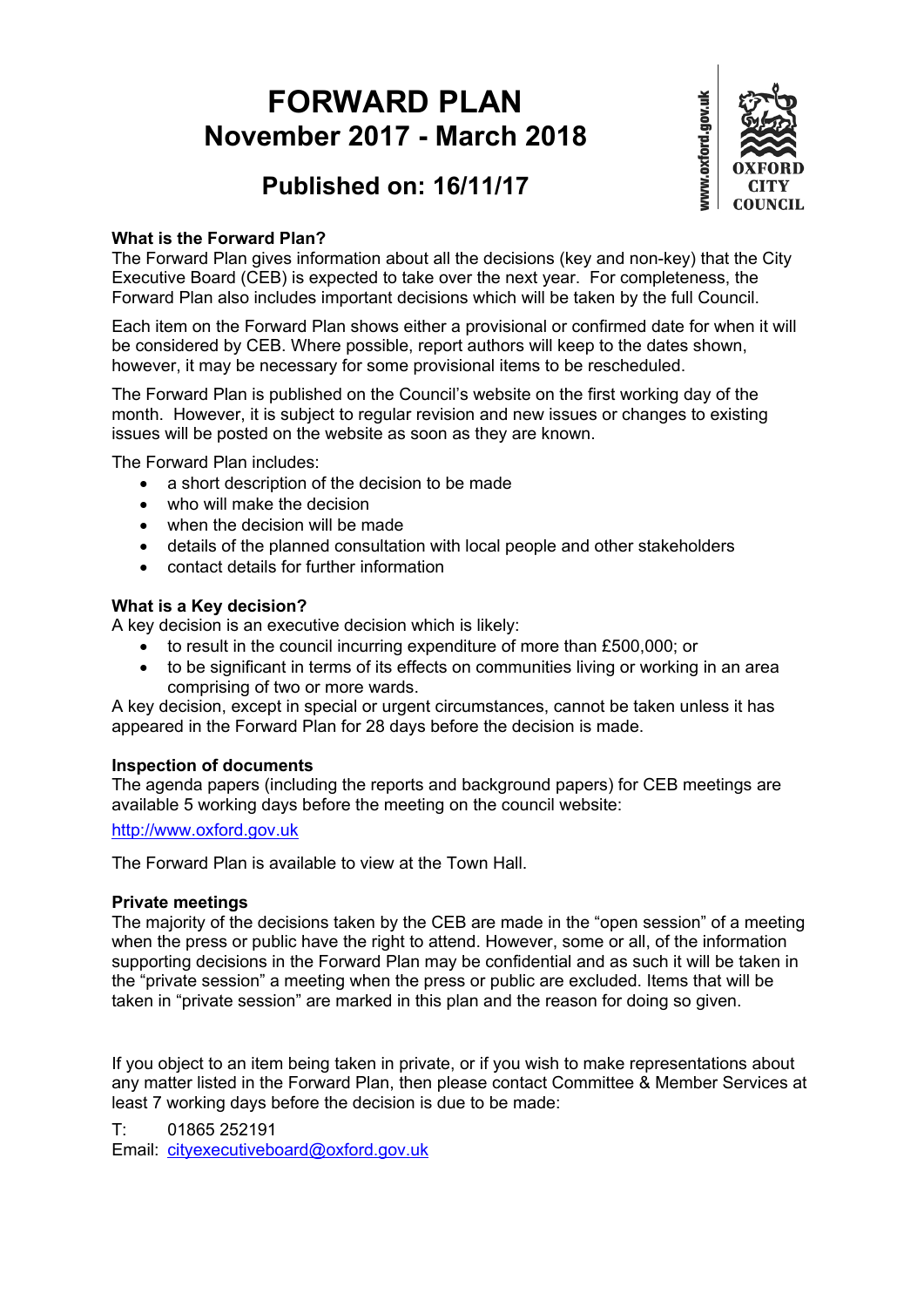#### **The Council's decision-making process**

Further information about the Council's decision making process can be found in the Council's Constitution, which can be inspected at the Council's offices or online at

[http://www.oxford.gov.uk](http://www.oxford.gov.uk/)

#### **City Executive Board Members and Senior Officers**

| <b>City Executive Board Member</b> | <b>Portfolio</b>                        |
|------------------------------------|-----------------------------------------|
|                                    |                                         |
| <b>Bob Price, Council Leader</b>   | Corporate Strategy and Economic         |
|                                    | Development                             |
| <b>Ed Turner, Deputy Leader</b>    | <b>Finance and Asset Management</b>     |
| <b>Susan Brown</b>                 | <b>Customer and Corporate Services</b>  |
| <b>Alex Hollingsworth</b>          | <b>Planning and Regulatory Services</b> |
| <b>Tom Hayes</b>                   | <b>Community Safety</b>                 |
| <b>Linda Smith</b>                 | Leisure, Parks and Sport                |
| <b>Mike Rowley</b>                 | Housing                                 |
| <b>Dee Sinclair</b>                | <b>Culture and Communities</b>          |
| <b>John Tanner</b>                 | A Clean and Green Oxford                |
| <b>Marie Tidball</b>               | Young People, Schools and Public Health |

| <b>Senior Officer</b>  | <b>Job Title</b>                              |
|------------------------|-----------------------------------------------|
| <b>Gordon Mitchell</b> | <b>Interim Chief Executive</b>                |
| <b>Tim Sadler</b>      | <b>Executive Director, Community Services</b> |
| <b>Jackie Yates</b>    | Executive Director, Organisational            |
|                        | Development and Corporate Services            |
| <b>Caroline Green</b>  | <b>Assistant Chief Executive</b>              |
| <b>Fiona Piercy</b>    | Interim Assistant Chief Executive -           |
|                        | <b>Regeneration and Economy</b>               |
| <b>Helen Bishop</b>    | Head of Business Improvement                  |
| lan Brooke             | <b>Head of Community Services</b>             |
| <b>Graham Bourton</b>  | <b>Head of Direct Services</b>                |
| <b>Nigel Kennedy</b>   | <b>Head of Financial Services/Section 151</b> |
|                        | Officer                                       |
| <b>Stephen Clarke</b>  | <b>Head of Housing Services</b>               |
| <b>Anita Bradley</b>   | Head of Law and Governance / Monitoring       |
|                        | Officer                                       |
| <b>Patsy Dell</b>      | Head of Planning, Sustainable Development     |
|                        | and Regulatory Services                       |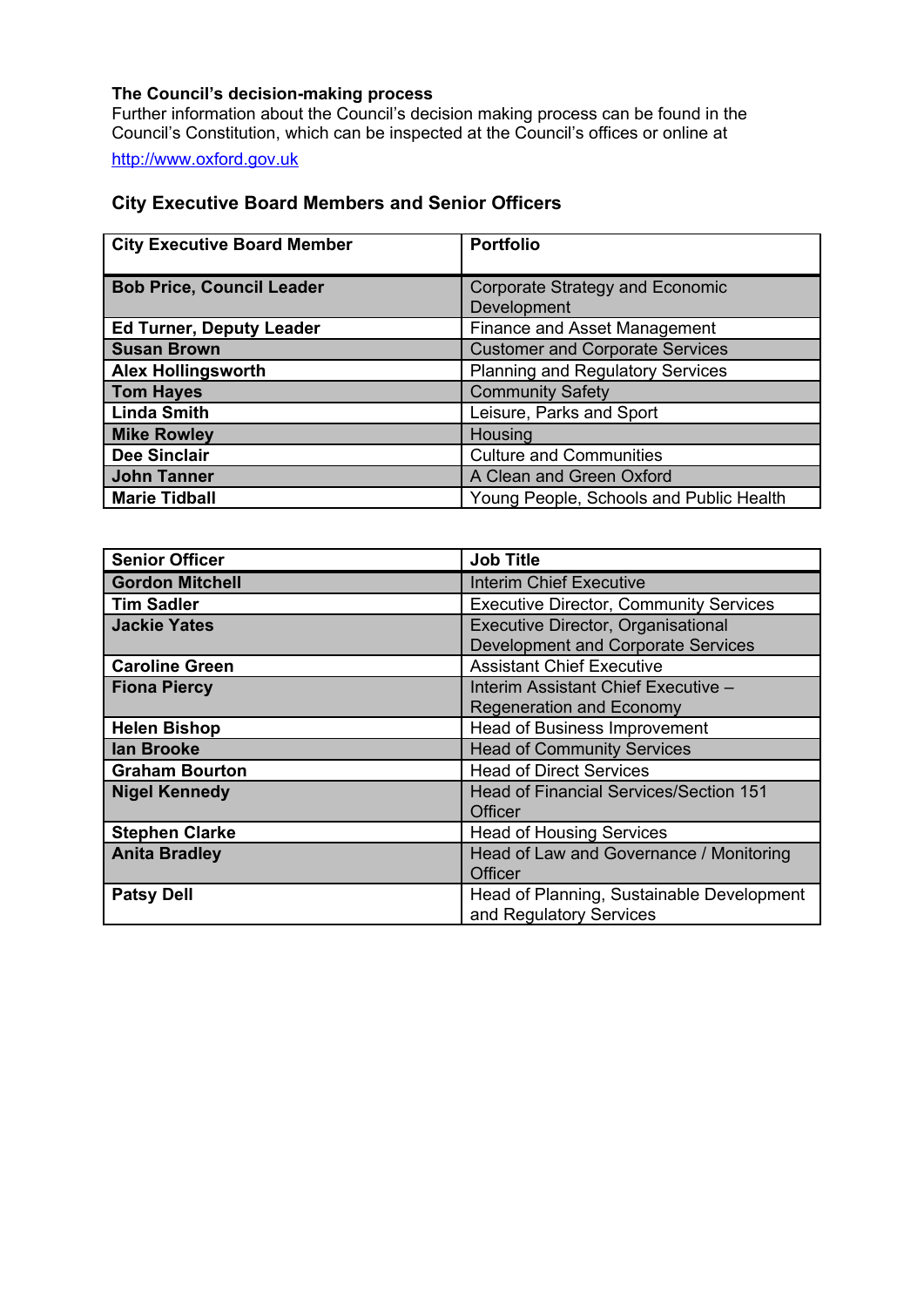### **KEY EXECUTIVE DECISIONS DELEGATED TO OFFICERS**

| <b>ITEM 1:</b><br><b>ID: 1014800</b><br><b>Report Status: Provisional</b>                                                   | <b>HOMELESSNESS ACCOMMODATION PROPERTY INVESTMENT</b>                                             |
|-----------------------------------------------------------------------------------------------------------------------------|---------------------------------------------------------------------------------------------------|
| At its meeting on 9 March 2017, CEB delegated authority to the Chief Executive, having                                      |                                                                                                   |
|                                                                                                                             | notified in advance the Board Members for Finance, Asset Management and Public Health,            |
| and Housing, to approve any property purchases over £500,000 for the Homeless<br>Accommodation Property Investment project. |                                                                                                   |
|                                                                                                                             |                                                                                                   |
| Is this a Key Decision?                                                                                                     | Yes It is likely to result in the Council incurring<br>expenditure which is greater than £500,000 |
| Is this item open or exempt to the<br>public?                                                                               | Part exempt -                                                                                     |
| Will this decision be preceded by any<br>form of consultation?                                                              | <b>None</b>                                                                                       |
| <b>Decision Taker</b>                                                                                                       | Interim Chief Executive Not before 1 Aug 2017                                                     |
| <b>Executive Lead Member</b>                                                                                                | Housing, Finance, Asset Management                                                                |
| <b>Lead Executive Director</b>                                                                                              |                                                                                                   |
| <b>Report Contact</b>                                                                                                       | Gordon Mitchell, Interim Chief Executive                                                          |
|                                                                                                                             | gmitchell@oxford.gov.uk                                                                           |

| ITEM 2:<br>ID: 1014979                                                                                                                                                        | <b>Report Status: Provisional</b>     | <b>ALLOCATION OF HOMELESSNESS PREVENTION FUNDS IN 2017/18</b>                                     |
|-------------------------------------------------------------------------------------------------------------------------------------------------------------------------------|---------------------------------------|---------------------------------------------------------------------------------------------------|
| On 9 March 2017, the City Executive Board delegated authority to the Head of Housing<br>and Property, in consultation with the Board Member for Housing and the Chief Finance |                                       |                                                                                                   |
| Officer, the discretion to revise the intended programme of use associated with the 2017/18<br>Homelessness Prevention budget.                                                |                                       |                                                                                                   |
| Is this a Key Decision?                                                                                                                                                       |                                       | Yes It is likely to result in the Council incurring<br>expenditure which is greater than £500,000 |
| public?                                                                                                                                                                       | Is this item open or exempt to the    | Open -                                                                                            |
| form of consultation?                                                                                                                                                         | Will this decision be preceded by any | <b>None</b>                                                                                       |
| <b>Decision Taker</b>                                                                                                                                                         |                                       | Head of Housing Services Not before 1 Aug 2017                                                    |
| <b>Executive Lead Member</b>                                                                                                                                                  |                                       | Housing                                                                                           |
| <b>Lead Executive Director</b>                                                                                                                                                |                                       | <b>Head of Housing Services</b>                                                                   |
| <b>Report Contact</b>                                                                                                                                                         |                                       | Stephen Clarke, Head of Housing Services Tel:<br>01865 252447 sclarke@oxford.gov.uk               |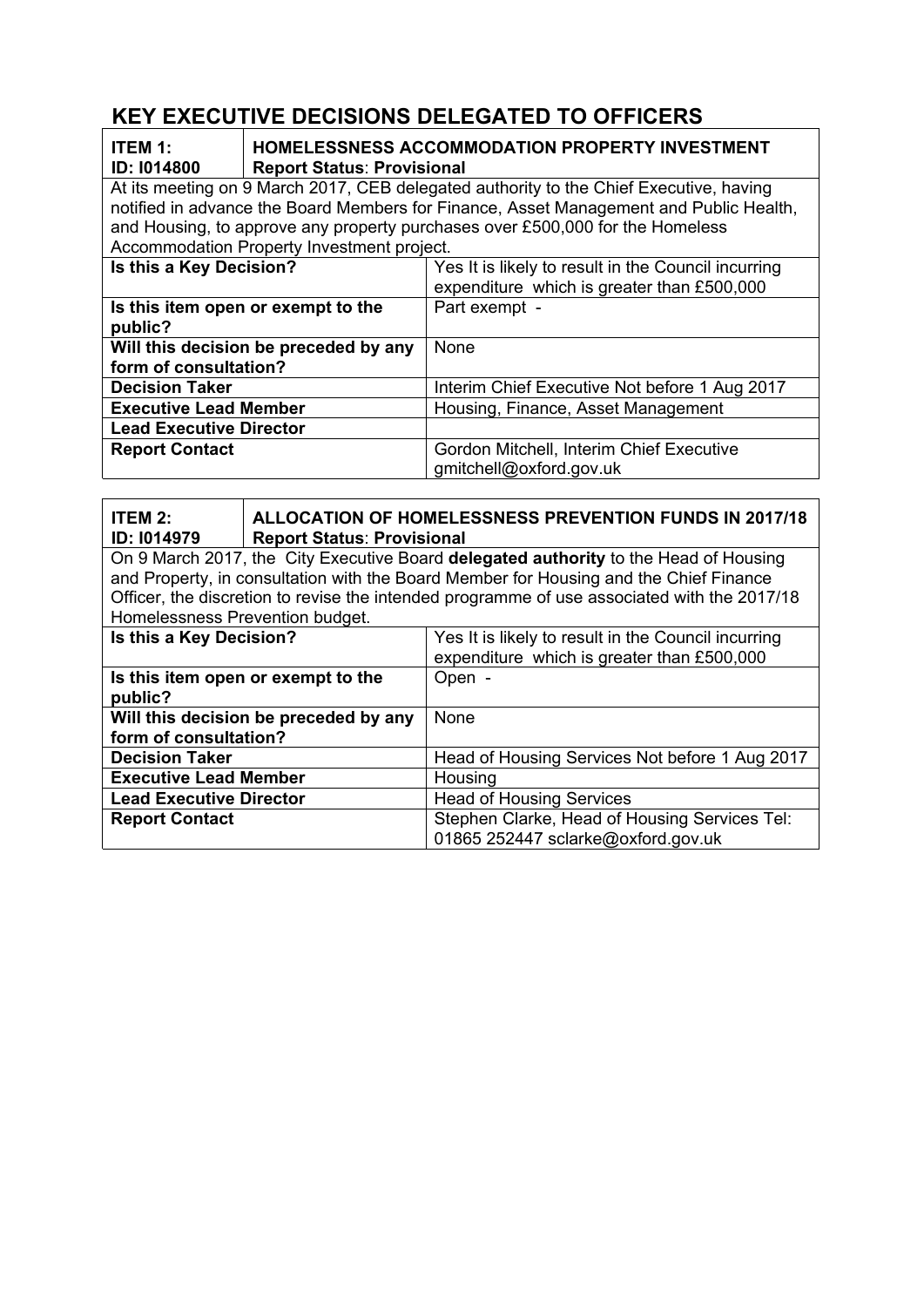### **REPORTS TO CEB AND COUNCIL**

### **CEB 21 NOVEMBER 2017**

| ITEM 3:            | <b>REVIEW OF COMMUNITY GRANTS PROGRAMME AND</b>                     |  |
|--------------------|---------------------------------------------------------------------|--|
| <b>ID: 1015324</b> | <b>COMMISSIONED ADVICE STRATEGY 2018-2021.</b>                      |  |
|                    | Report Status: Provisional: Awaiting further information, advice or |  |
|                    | input.                                                              |  |

This report is a merge of two proposed reports from the July Forward Plan: the Review of Community Grants Programme and progress on the Commissioned Advice Strategy 2018- 2021.

To review and request approval for an approach to expand our 'offer' to the three year Community and Voluntary Sector grant programme from April 2018; and to update the Board on the progress made in developing a new Commissioned Advice Strategy during 2017/18

| Is this a Key Decision?                       | Yes It is likely to result in the Council incurring<br>expenditure which is greater than £500,000 |
|-----------------------------------------------|---------------------------------------------------------------------------------------------------|
| Is this item open or exempt to the<br>public? | Open -                                                                                            |
| Will this decision be preceded by any         | To be discussed with advice organisations the                                                     |
| form of consultation?                         | Council currently funds in October.                                                               |
| <b>Decision Taker</b>                         | City Executive Board 21 Nov 2017                                                                  |
| <b>Executive Lead Member</b>                  | <b>Customer and Corporate Services</b>                                                            |
| <b>Lead Executive Director</b>                | <b>Executive Director for Organisational</b>                                                      |
|                                               | Development and Corporate Services                                                                |
| <b>Report Contact</b>                         | Paul Wilding, Programme Manager Revenue &                                                         |
|                                               | Benefits Tel: 01865 252461                                                                        |
|                                               | pwilding@oxford.gov.uk                                                                            |

| <b>ITEM 4:</b><br>ID: I013443  | <b>MUSEUM OF OXFORD HIDDEN HISTORIES REDEVELOPMENT</b><br><b>PROJECT</b><br>Report Status: Provisional: Awaiting further information, advice or<br>input |                                                                                                   |
|--------------------------------|----------------------------------------------------------------------------------------------------------------------------------------------------------|---------------------------------------------------------------------------------------------------|
|                                |                                                                                                                                                          | To update Members on the Museum of Oxford Hidden Histories Redevelopment Project;                 |
| $\circ$                        |                                                                                                                                                          | To update Member on the Museum of Oxford Hidden Histories                                         |
|                                | <b>Redevelopment Project</b>                                                                                                                             |                                                                                                   |
|                                | To request approval to the revised project budget.                                                                                                       |                                                                                                   |
| Is this a Key Decision?        |                                                                                                                                                          | Yes It is likely to result in the Council incurring<br>expenditure which is greater than £500,000 |
| public?                        | Is this item open or exempt to the                                                                                                                       | Open -                                                                                            |
| form of consultation?          | Will this decision be preceded by any                                                                                                                    | None                                                                                              |
| <b>Decision Taker</b>          |                                                                                                                                                          | City Executive Board 21 Nov 2017                                                                  |
|                                |                                                                                                                                                          | Council 27 Nov 2017                                                                               |
| <b>Executive Lead Member</b>   |                                                                                                                                                          | <b>Culture and Communities</b>                                                                    |
| <b>Lead Executive Director</b> |                                                                                                                                                          | <b>Head of Community Services</b>                                                                 |
| <b>Report Contact</b>          |                                                                                                                                                          | Helen Vaughan-Evans, Project Manager<br>hvaughanevans@oxford.gov.uk                               |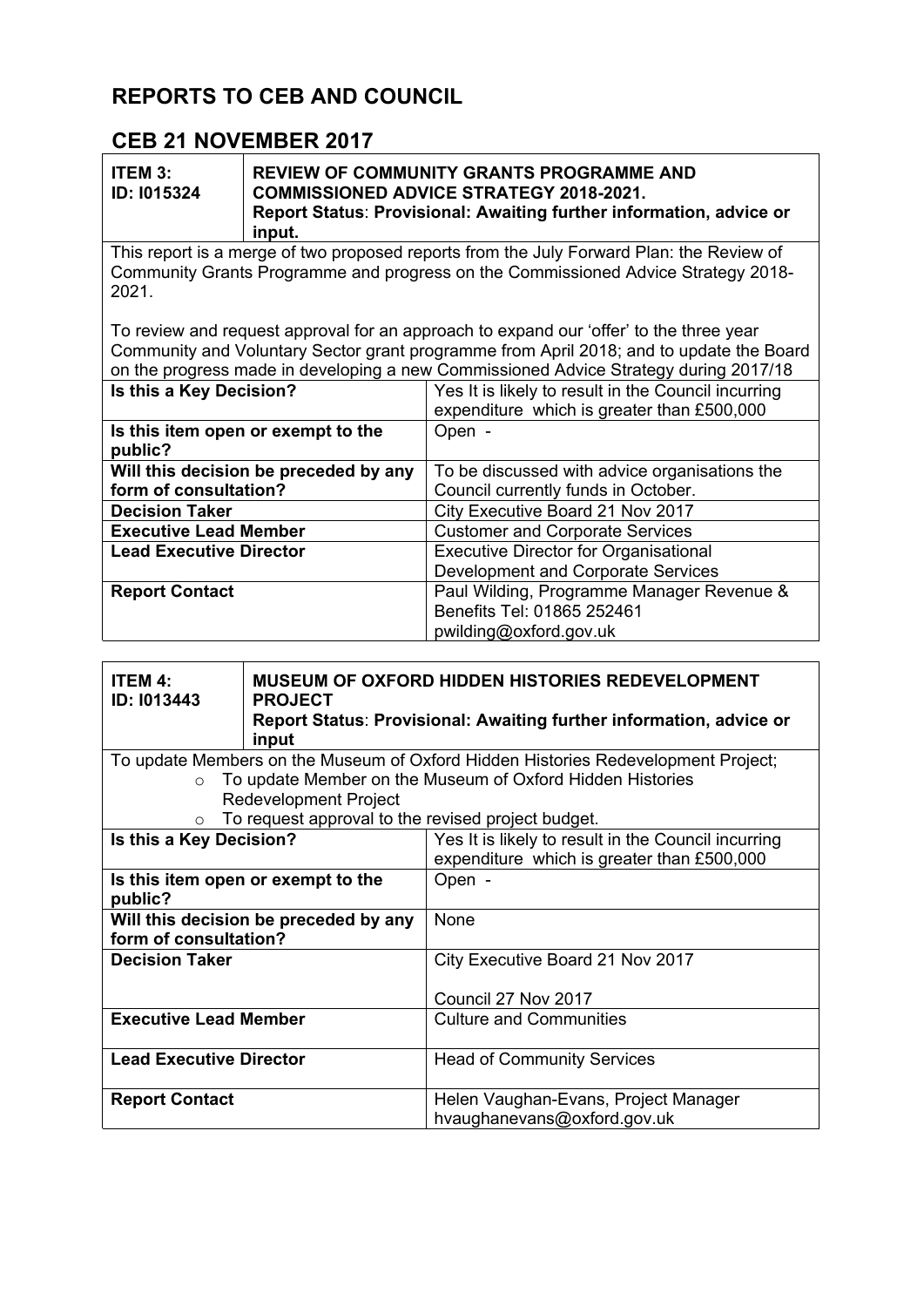| ITEM 5:            | <b>I DIRECT SERVICES TRADING COMPANY - PROGRESS REPORT</b>          |  |
|--------------------|---------------------------------------------------------------------|--|
| <b>ID: 1016124</b> | Report Status: Provisional: Decision needs further consideration or |  |
|                    | information                                                         |  |

Scheduled update to the business case for the creation of Oxford Direct Services local authority trading company. To consider the following:

- A date ("the Transfer Date"), on which all service delivery currently carried out by the Council's Direct Services will be transferred to the two new LATCo companies. :
- In regard to the Teckal Company, the terms of the Council's entry into an appropriate agreement with the company ("the Service Contract") under which the Teckal Company would undertake from the Transfer Date all relevant Council statutory functions and related work, as currently undertaken by Direct Services;
- The arrangements to transfer all Direct Services staff engaged in service delivery immediately prior to the Transfer Date to the Teckal Company, such transfer being subject to the TUPE regulations;
- The arrangements to ensure that all transferring staff will continue to have access to the Local Government Pension Scheme;
- The terms of the contract between the two LATCo companies and the Council ("the Support Contract") under which the Council would provide support services to both companies;
- The terms under which the Council would enter into leases or licences with the two LATCO companies covering their occupation of relevant Council premises and use of Council resources;
- The arrangements made to transfer to the Trading Company of all contracts with third parties in existence on the Transfer Date
- The terms of the Shareholder's Agreement to be made between the companies and the Council (acting though its Shareholder Group)
- The provisions of an initial Business Plan (or Plans) for the Companies.

| All aspiration that the project's all is to go live on or April 2010. |                                                     |
|-----------------------------------------------------------------------|-----------------------------------------------------|
| Is this a Key Decision?                                               | Yes It is significant in terms of its effect on     |
|                                                                       | communities living or working in an area            |
|                                                                       | comprising two or more wards                        |
| Is this item open or exempt to the                                    | Part exempt - Information relating to the financial |
| public?                                                               | or business affairs of any particular person        |
|                                                                       | (including the authority holding that information)  |
| Will this decision be preceded by any                                 | Trade union colleagues on a monthly basis           |
| form of consultation?                                                 |                                                     |
| <b>Decision Taker</b>                                                 | City Executive Board 21 Nov 2017                    |
|                                                                       | Council 27 Nov 2017                                 |
| <b>Executive Lead Member</b>                                          | Finance, Asset Management, A Clean and Green        |
|                                                                       | Oxford, Customer and Corporate Services             |
|                                                                       |                                                     |
| <b>Lead Executive Director</b>                                        | <b>Executive Director for Sustainable City</b>      |
| <b>Report Contact</b>                                                 | Simon Howick, Service Transfomation Manager         |
|                                                                       | Tel: 01865 252547 showick@oxford.gov.uk             |

An aspiration that the project's aim is to go live on 01 April 2018.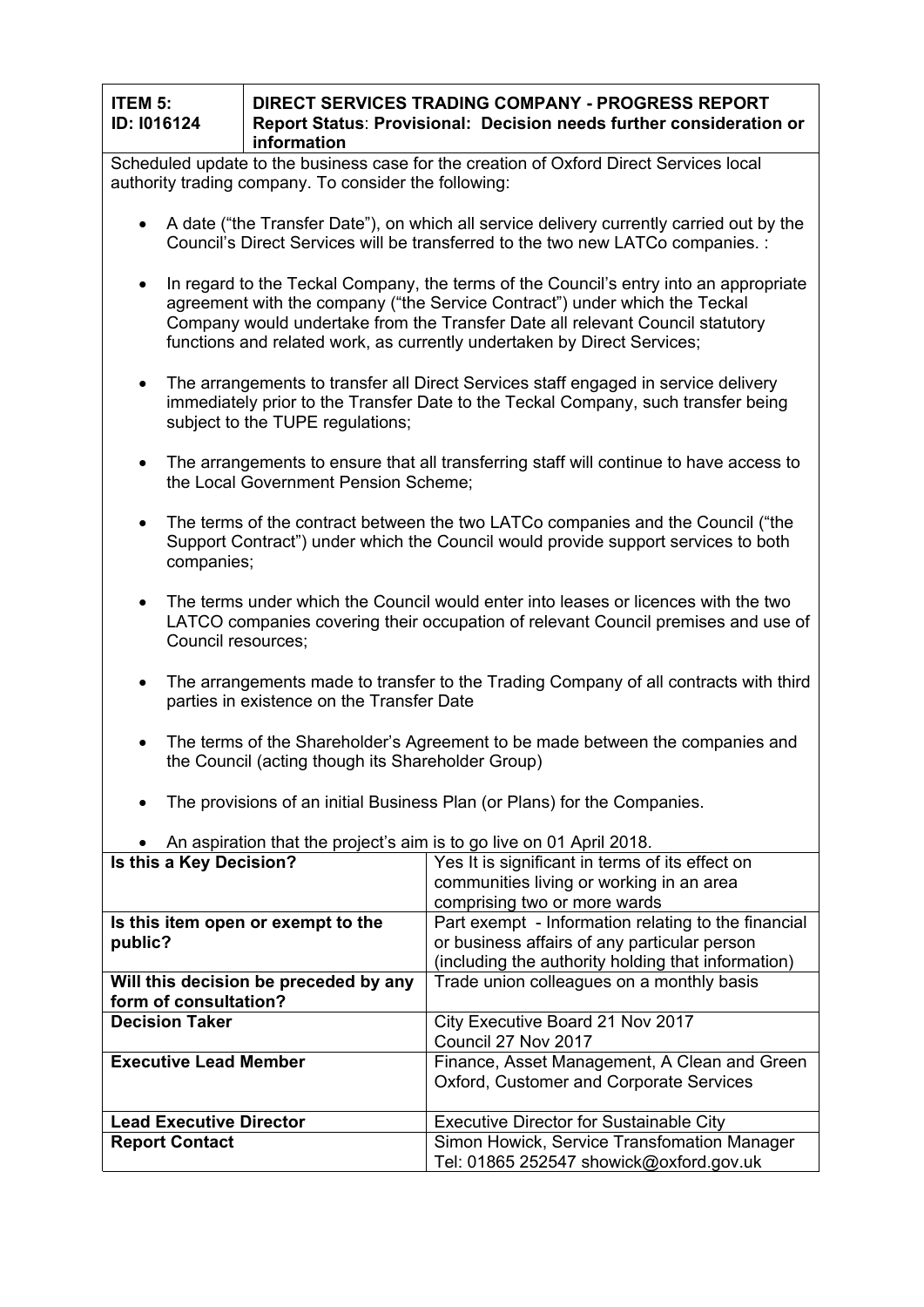# **CEB 27 NOVEMBER 2017**

| <b>ITEM 6:</b><br><b>ID: 1017796</b>                                                                                       | <b>CITY WARD BOUNDARY REVIEW 2018</b><br>process | Report Status: Provisional: Decision reliant on another action or                                                           |
|----------------------------------------------------------------------------------------------------------------------------|--------------------------------------------------|-----------------------------------------------------------------------------------------------------------------------------|
| Report of the Ward Boundary Review Working Party on the first phase of the review -<br>recommending a council size to CEB. |                                                  |                                                                                                                             |
| Is this a Key Decision?                                                                                                    |                                                  | Yes It is significant in terms of its effect on<br>communities living or working in an area<br>comprising two or more wards |
| public?                                                                                                                    | Is this item open or exempt to the               | Open -                                                                                                                      |
| form of consultation?                                                                                                      | Will this decision be preceded by any            |                                                                                                                             |
| <b>Decision Taker</b>                                                                                                      |                                                  | City Executive Board 27 Nov 2017                                                                                            |
| <b>Executive Lead Member</b>                                                                                               |                                                  | <b>Councillor Bob Price</b>                                                                                                 |
| <b>Lead Executive Director</b>                                                                                             |                                                  | Acting Head of Law and Governance                                                                                           |
| <b>Report Contact</b>                                                                                                      |                                                  | Martin John, Electoral Services Manager Tel:<br>01865 252518 mjohn@oxford.gov.uk                                            |

| <b>ITEM 7:</b><br><b>ID: 1017827</b>                                                                                                                             | <b>REVIEW OF PARLIAMENTARY BOUNDARIES 2018 - REVISED</b><br><b>PROPOSALS</b><br>Report Status: Provisional: Decision reliant on another action or<br>process |                                                                                                                             |
|------------------------------------------------------------------------------------------------------------------------------------------------------------------|--------------------------------------------------------------------------------------------------------------------------------------------------------------|-----------------------------------------------------------------------------------------------------------------------------|
| The report will ask the Board to consider the revised proposals of the Boundary Commission<br>for England on the parliamentary boundaries as they affect Oxford. |                                                                                                                                                              |                                                                                                                             |
| Is this a Key Decision?                                                                                                                                          |                                                                                                                                                              | Yes It is significant in terms of its effect on<br>communities living or working in an area<br>comprising two or more wards |
| public?                                                                                                                                                          | Is this item open or exempt to the                                                                                                                           | Open -                                                                                                                      |
| form of consultation?                                                                                                                                            | Will this decision be preceded by any                                                                                                                        |                                                                                                                             |
| <b>Decision Taker</b>                                                                                                                                            |                                                                                                                                                              | City Executive Board 27 Nov 2017                                                                                            |
| <b>Executive Lead Member</b>                                                                                                                                     |                                                                                                                                                              | Corporate Strategy and Economic Development                                                                                 |
| <b>Lead Executive Director</b>                                                                                                                                   |                                                                                                                                                              | Acting Head of Law and Governance                                                                                           |
| <b>Report Contact</b>                                                                                                                                            |                                                                                                                                                              | Martin John, Electoral Services Manager Tel:<br>01865 252518 mjohn@oxford.gov.uk                                            |

# **COUNCIL 27 NOVEMBER 2017**

Removal of Freedom of the City

### **COUNCIL 27 NOVEMBER**

| ID:<br>1017740<br><b>ITEM 1:</b> | APPOINTMENT OF INTERIM CHIEF EXECUTIVE - EXTENSION OF<br><b>CONTRACT TO 2020</b><br><b>Report Status:</b> |                                                           |
|----------------------------------|-----------------------------------------------------------------------------------------------------------|-----------------------------------------------------------|
|                                  |                                                                                                           |                                                           |
|                                  | No<br>Is this a Key Decision?                                                                             |                                                           |
| public?                          | Is this item open or exempt to the                                                                        | ٠                                                         |
|                                  | Will this decision be preceded by<br>any form of consultation?                                            |                                                           |
| <b>Decision Taker</b>            |                                                                                                           | Appointments Committee 10 Oct 2017<br>Council 27 Nov 2017 |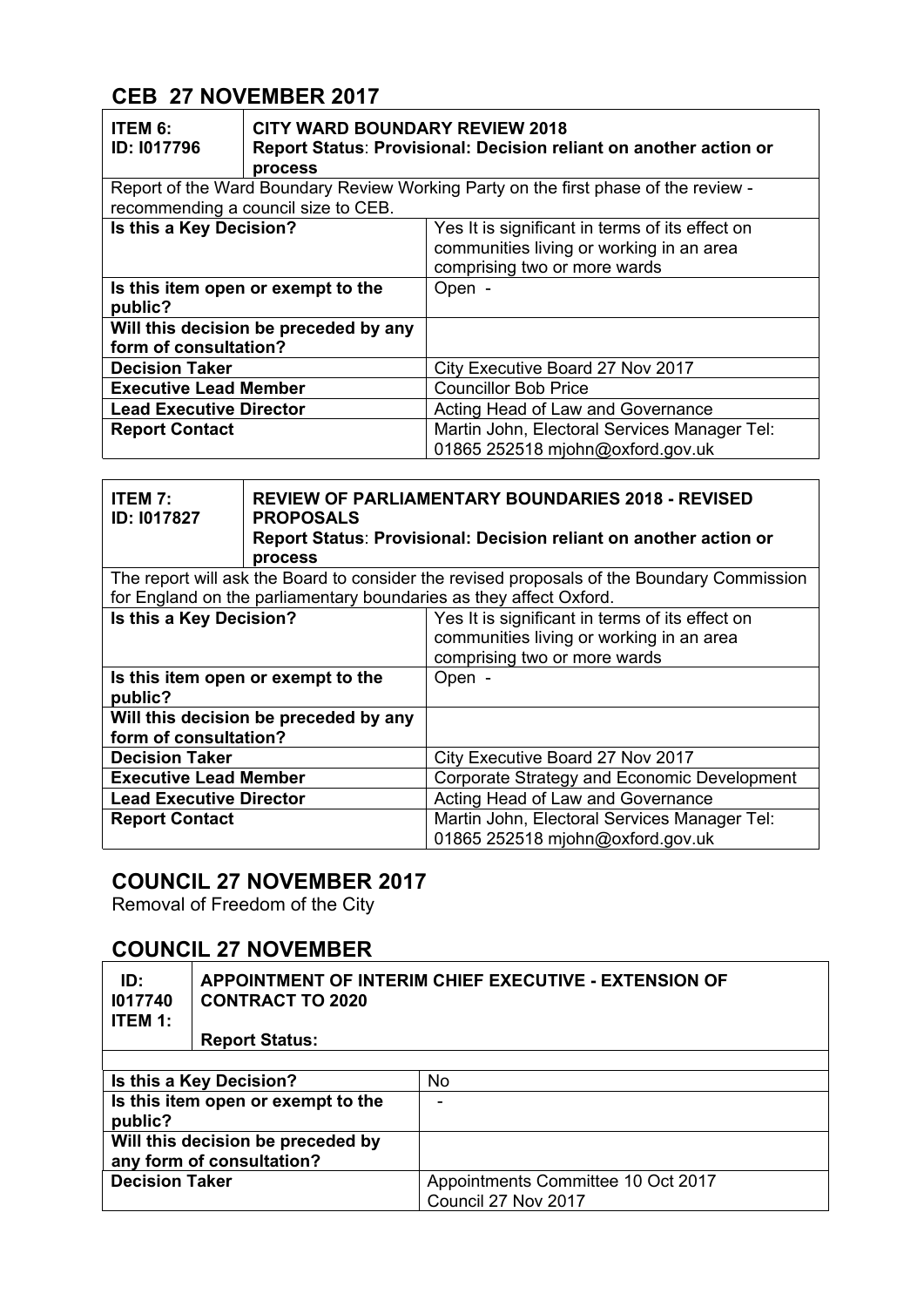| <b>Executive Lead Member</b>   |  |
|--------------------------------|--|
| <b>Lead Executive Director</b> |  |
| <b>Report Contact</b>          |  |

### **DECEMBER - SHAREHOLDER MEETINGS**

| ITEM 9:            | OXFORD CITY COUNCIL HOUSING GROUP SHAREHOLDER                                |  |
|--------------------|------------------------------------------------------------------------------|--|
| <b>ID: 1017989</b> | <b>MEETING</b>                                                               |  |
|                    | Report Status: Provisional: Decision reliant on another action or<br>process |  |

There will be a meeting of the Oxford City Council Housing Group Shareholder (executive members of the Council nominated to undertake its shareholder powers) in December 2017. The meeting will be held on a date to be confirmed between 14 - 22 December 2017.

The Shareholder will be invited to:

1. note progress on the delivery of the first annual Business Plan of the Oxford City Housing **Group** 

2. consider whether to agree to the transfer of the freehold interest in Lucy Faithfull House, subject to the availability of the necessary loan finance, to undertake the development of the site as part of its overall development programme.

| Is this a Key Decision?                       | Yes It is significant in terms of its effect on<br>communities living or working in an area<br>comprising two or more wards                                   |
|-----------------------------------------------|---------------------------------------------------------------------------------------------------------------------------------------------------------------|
| Is this item open or exempt to the<br>public? | Fully exempt - Information relating to the<br>financial or business affairs of any particular<br>person (including the authority holding that<br>information) |
| Will this decision be preceded by any         |                                                                                                                                                               |
| form of consultation?                         |                                                                                                                                                               |
| <b>Decision Taker</b>                         |                                                                                                                                                               |
| <b>Executive Lead Member</b>                  |                                                                                                                                                               |
| <b>Lead Executive Director</b>                |                                                                                                                                                               |
| <b>Report Contact</b>                         |                                                                                                                                                               |
|                                               |                                                                                                                                                               |

#### **CEB 20 DECEMBER 2017**

| <b>ITEM 10:</b><br>ID: 1017158                                 | <b>IMPACT OF THE HOMELESSNESS REDUCTION ACT 2017</b>                                                                                                                                |                                                                     |
|----------------------------------------------------------------|-------------------------------------------------------------------------------------------------------------------------------------------------------------------------------------|---------------------------------------------------------------------|
|                                                                | input.                                                                                                                                                                              | Report Status: Provisional: Awaiting further information, advice or |
| Financial Plan.                                                | To set out the implications of the new Homelessness Reduction Act 2017 and any changes<br>required to current service delivery or any potential impact on the Council's Medium Term |                                                                     |
| Is this a Key Decision?                                        | Yes It is significant in terms of its effect on<br>communities living or working in an area<br>comprising two or more wards                                                         |                                                                     |
| public?                                                        | Is this item open or exempt to the<br>Open -                                                                                                                                        |                                                                     |
| Will this decision be preceded by any<br>form of consultation? |                                                                                                                                                                                     |                                                                     |
| <b>Decision Taker</b>                                          |                                                                                                                                                                                     | City Executive Board 20 Dec 2017                                    |
| <b>Executive Lead Member</b>                                   |                                                                                                                                                                                     | Housing                                                             |
| <b>Lead Executive Director</b>                                 |                                                                                                                                                                                     | <b>Head of Housing Services</b>                                     |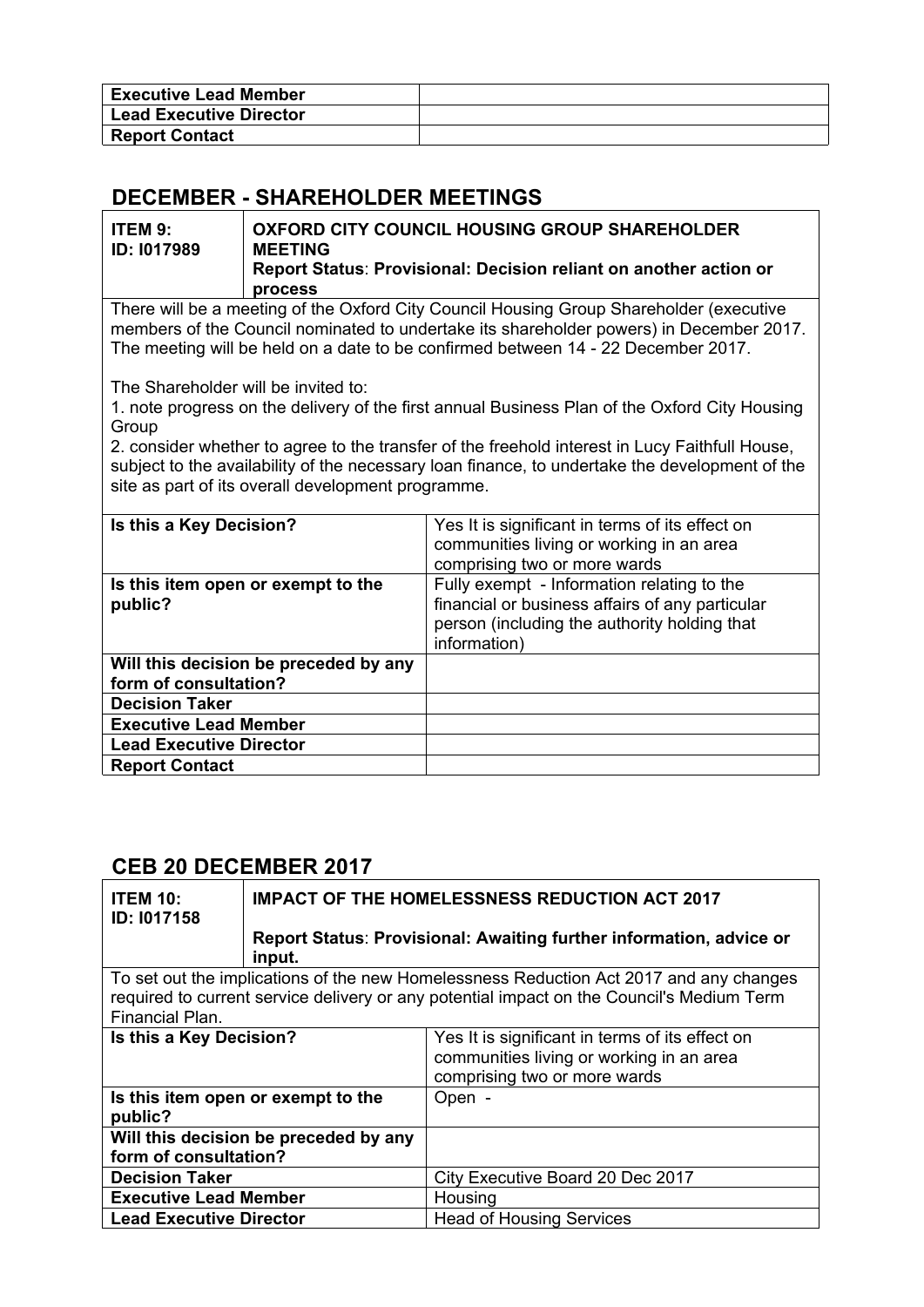| <b>Report Contact</b> | Dave Scholes, Housing Strategy & Needs |
|-----------------------|----------------------------------------|
|                       | Manager Tel: 01865 252636              |
|                       | dscholes@oxford.gov.uk                 |

| <b>ITEM 11:</b><br><b>ID: 1017954</b>                                                                                          | <b>SVPRS/VCRS CONTINUATION 2017-18</b><br><b>Report Status: Confirmed for this meeting</b> |                                                                                                                                                                                                    |
|--------------------------------------------------------------------------------------------------------------------------------|--------------------------------------------------------------------------------------------|----------------------------------------------------------------------------------------------------------------------------------------------------------------------------------------------------|
| Approval of continuation of SVPRS and VCRS in 2017 to 2018 including families supported<br>under Community Sponsorship schemes |                                                                                            |                                                                                                                                                                                                    |
| Is this a Key Decision?                                                                                                        |                                                                                            | Yes It is significant in terms of its effect on<br>communities living or working in an area<br>comprising two or more wards                                                                        |
| public?                                                                                                                        | Is this item open or exempt to the                                                         | Open -                                                                                                                                                                                             |
| Will this decision be preceded by any<br>form of consultation?                                                                 |                                                                                            |                                                                                                                                                                                                    |
| <b>Decision Taker</b>                                                                                                          |                                                                                            | City Executive Board 20 Dec 2017                                                                                                                                                                   |
| <b>Executive Lead Member</b>                                                                                                   |                                                                                            | <b>Councillor Mike Rowley</b>                                                                                                                                                                      |
| <b>Lead Executive Director</b>                                                                                                 |                                                                                            | <b>Head of Housing Services</b>                                                                                                                                                                    |
| <b>Report Contact</b>                                                                                                          |                                                                                            | John Mitchell, Committee and Member Services<br>Officer Tel: 01865252217<br>jmitchell@oxford.gov.uk, Dave Scholes, Housing<br>Strategy & Needs Manager Tel: 01865 252636<br>dscholes@oxford.gov.uk |

| <b>ITEM 12:</b>                       | <b>BUDGET 2018/2019</b>                |                                                                                |
|---------------------------------------|----------------------------------------|--------------------------------------------------------------------------------|
| <b>ID: 1015522</b>                    | <b>Report Status: Confirmed</b>        |                                                                                |
|                                       | A new Budget for the period 2018/2019. |                                                                                |
|                                       |                                        | · The pre-consultation draft report will be submitted to CEB in December 2017. |
|                                       |                                        | The post-consultation draft report will be submitted to CEB in February 2018   |
|                                       |                                        | The Budget will be submitted to Council for adoption in February 2018.         |
| Is this a Key Decision?               |                                        | Yes It is likely to result in the Council incurring                            |
|                                       |                                        | expenditure which is greater than £500,000                                     |
| Is this item open or exempt to the    |                                        | Open -                                                                         |
| public?                               |                                        |                                                                                |
| Will this decision be preceded by any |                                        | <b>Public Consultation</b>                                                     |
| form of consultation?                 |                                        |                                                                                |
| <b>Decision Taker</b>                 |                                        | City Executive Board 20 Dec 2017                                               |
|                                       |                                        | Council 22 Feb 2018                                                            |
| <b>Executive Lead Member</b>          |                                        | Finance, Asset Management                                                      |
|                                       |                                        |                                                                                |
| <b>Lead Executive Director</b>        |                                        | <b>Executive Director for Organisational</b>                                   |
|                                       |                                        | Development and Corporate Services                                             |
| <b>Report Contact</b>                 |                                        | Section 151 Officer                                                            |

| <b>ITEM 13:</b><br>ID: 1015525                                                                                                    | <b>AND PERFORMANCE 2017/18</b><br><b>Report Status: Confirmed</b> | TREASURY MANAGEMENT PERFORMANCE: ANNUAL REPORT                                                    |
|-----------------------------------------------------------------------------------------------------------------------------------|-------------------------------------------------------------------|---------------------------------------------------------------------------------------------------|
| The Treasury Management Performance Report 2017/18 is submitted twice a year:                                                     |                                                                   |                                                                                                   |
| December 2017 – the position at the 30 September 2017 (Half Year)<br>· September 2018 – the position at 31 March 2018 (Full Year) |                                                                   |                                                                                                   |
| Is this a Key Decision?                                                                                                           |                                                                   | Yes It is likely to result in the Council incurring<br>expenditure which is greater than £500,000 |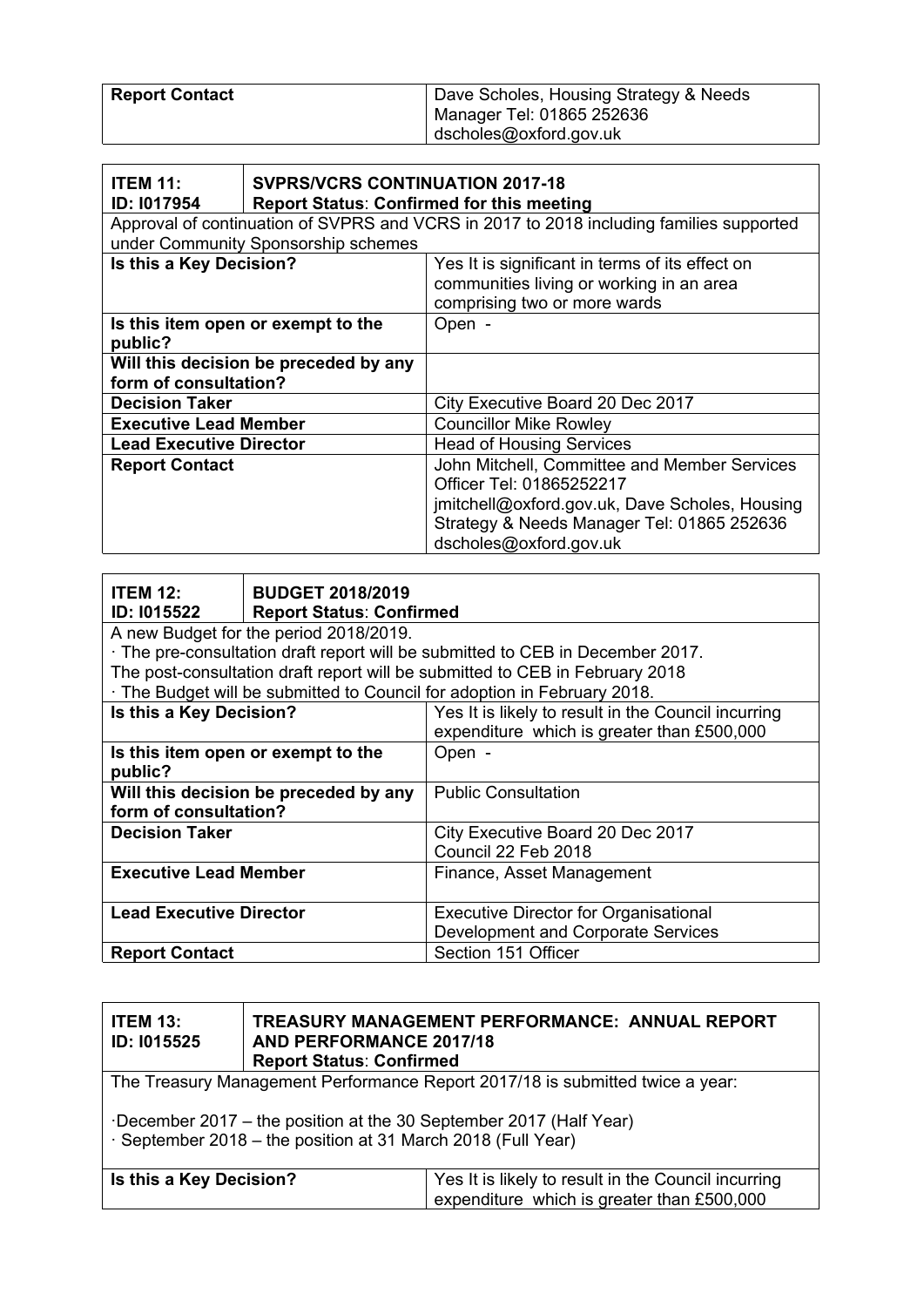| Is this item open or exempt to the<br>public?                  | Open -                                                                             |
|----------------------------------------------------------------|------------------------------------------------------------------------------------|
| Will this decision be preceded by any<br>form of consultation? | None                                                                               |
|                                                                |                                                                                    |
| <b>Decision Taker</b>                                          | City Executive Board 20 Dec 2017                                                   |
| <b>Executive Lead Member</b>                                   | Finance, Asset Management                                                          |
| <b>Lead Executive Director</b>                                 | <b>Head of Financial Services</b>                                                  |
| <b>Report Contact</b>                                          | Bill Lewis, Financial Accounting Manager Tel:<br>01865 252607 blewis@oxford.gov.uk |

| <b>ITEM 14:</b><br>ID: 1016720        | <b>COUNCIL TAX REDUCTION SCHEME FOR 2018/19</b><br><b>Report Status: Confirmed</b> |                                                                                |
|---------------------------------------|------------------------------------------------------------------------------------|--------------------------------------------------------------------------------|
|                                       |                                                                                    | CEB Dec 2017: To recommend that Full Council adopt a new Council Tax Reduction |
| Scheme from 2018/19                   |                                                                                    |                                                                                |
|                                       |                                                                                    | Council Jan 2017: To adopt a new Council Tax Reduction Scheme from 2018/19     |
| Is this a Key Decision?               |                                                                                    | Yes It is significant in terms of its effect on                                |
|                                       |                                                                                    | communities living or working in an area                                       |
|                                       |                                                                                    | comprising two or more wards                                                   |
|                                       | Is this item open or exempt to the                                                 | Open -                                                                         |
| public?                               |                                                                                    |                                                                                |
| Will this decision be preceded by any |                                                                                    | No.                                                                            |
| form of consultation?                 |                                                                                    |                                                                                |
| <b>Decision Taker</b>                 |                                                                                    | City Executive Board 20 Dec 2017                                               |
|                                       |                                                                                    | Council 29 Jan 2018                                                            |
| <b>Executive Lead Member</b>          |                                                                                    | <b>Customer and Corporate Services</b>                                         |
|                                       |                                                                                    |                                                                                |
| <b>Lead Executive Director</b>        |                                                                                    | <b>Executive Director for Organisational</b>                                   |
|                                       |                                                                                    | Development and Corporate Services                                             |
| <b>Report Contact</b>                 |                                                                                    | Paul Wilding, Programme Manager Revenue &                                      |
|                                       |                                                                                    | Benefits Tel: 01865 252461                                                     |
|                                       |                                                                                    | pwilding@oxford.gov.uk                                                         |

| <b>ITEM 15:</b><br>ID: 1017948                | <b>REVIEW OF USE OF COMMUNITY PROTECTION NOTICES</b>         |                                                                                                                             |
|-----------------------------------------------|--------------------------------------------------------------|-----------------------------------------------------------------------------------------------------------------------------|
|                                               | information                                                  | Report Status: Provisional: Decision needs further consideration or                                                         |
|                                               |                                                              | In October 2017 Council passed a motion requesting that the City executive Board review                                     |
|                                               | the process for the issuing of Community Protection Notices. |                                                                                                                             |
| Is this a Key Decision?                       |                                                              | Yes It is significant in terms of its effect on<br>communities living or working in an area<br>comprising two or more wards |
| Is this item open or exempt to the<br>public? |                                                              | Open -                                                                                                                      |
| Will this decision be preceded by any         |                                                              | <b>Thames Valley Police</b>                                                                                                 |
| form of consultation?                         |                                                              | Stakeholders involved in the support provided to                                                                            |
|                                               |                                                              | rough sleepers.                                                                                                             |
| <b>Decision Taker</b>                         |                                                              | City Executive Board 20 Dec 2017                                                                                            |
| <b>Executive Lead Member</b>                  |                                                              | <b>Community Safety</b>                                                                                                     |
| <b>Lead Executive Director</b>                |                                                              | <b>Executive Director for Sustainable City</b>                                                                              |
| <b>Report Contact</b>                         |                                                              | Tim Sadler, Executive Director Sustainable City                                                                             |
|                                               |                                                              | Tel: 01865 252101 tsadler@oxford.gov.uk                                                                                     |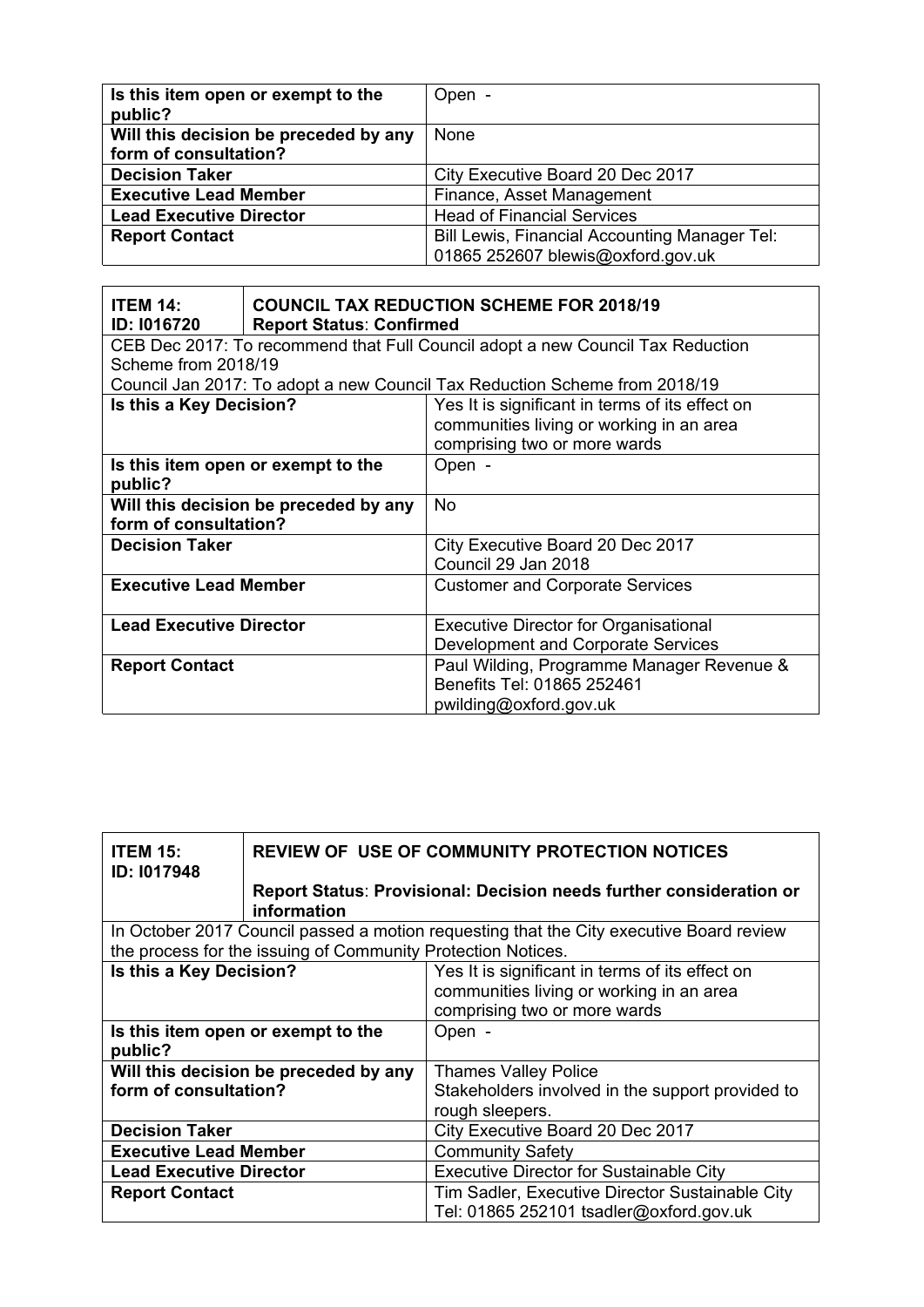| <b>ITEM 16:</b><br><b>ID: 1017588</b>                                                                                                                                                                                                                      | <b>LUCY FAITHFULL HOUSE</b><br><b>Report Status: Confirmed for this meeting</b> |                                                                                                   |  |
|------------------------------------------------------------------------------------------------------------------------------------------------------------------------------------------------------------------------------------------------------------|---------------------------------------------------------------------------------|---------------------------------------------------------------------------------------------------|--|
| The report for December CEB seeks approval for the transfer of the freehold interest in Lucy<br>Faithfull House to the Council's Housing Group of companies and making available the<br>necessary loan finance for the development of the site to proceed. |                                                                                 |                                                                                                   |  |
|                                                                                                                                                                                                                                                            | CEB October 2017; previous decision was to                                      |                                                                                                   |  |
| 1.                                                                                                                                                                                                                                                         | Approve the demolition of Lucy Faithfull House.                                 |                                                                                                   |  |
| 2. Authorise officers to investigate the viability of undertaking the development of the site<br>as outlined below with Oxford City Housing Limited (OCHL) as part of its overall<br>development programme.                                                |                                                                                 |                                                                                                   |  |
| Is this a Key Decision?                                                                                                                                                                                                                                    |                                                                                 | Yes It is likely to result in the Council incurring<br>expenditure which is greater than £500,000 |  |
| Is this item open or exempt to the<br>public?                                                                                                                                                                                                              |                                                                                 | Open -                                                                                            |  |
| Will this decision be preceded by any<br>form of consultation?                                                                                                                                                                                             |                                                                                 |                                                                                                   |  |
| <b>Decision Taker</b>                                                                                                                                                                                                                                      |                                                                                 | City Executive Board 20 Dec 2017<br>Council 19 Feb 2018                                           |  |
| <b>Executive Lead Member</b>                                                                                                                                                                                                                               |                                                                                 | Finance, Asset Management, Housing                                                                |  |
| <b>Lead Executive Director</b>                                                                                                                                                                                                                             |                                                                                 | <b>Head of Housing Services</b>                                                                   |  |
| <b>Report Contact</b>                                                                                                                                                                                                                                      |                                                                                 | Alan Wylde, Housing Development & Enabling                                                        |  |

Manager Tel: 01865 252319 awylde@oxford.gov.uk

### **CEB: 23 JANUARY 2018**

| <b>ITEM 17:</b><br>ID: 1017383                                                                                                                       | LIMITED<br>process | OFFER OF ADDITIONAL FUNDING TO OXFORD CITY HOUSING<br>Report Status: Provisional: Decision reliant on another action or |
|------------------------------------------------------------------------------------------------------------------------------------------------------|--------------------|-------------------------------------------------------------------------------------------------------------------------|
| and 25 Albert Street) to be offered as grant funding to Oxford City Housing Limited to<br>purchase larger properties to address overcrowding issues. |                    | The report seeks approval for the disposal receipts of two HRA properties (156 Walton St                                |
| Is this a Key Decision?                                                                                                                              |                    | Yes It is likely to result in the Council incurring<br>expenditure which is greater than £500,000                       |
| Is this item open or exempt to the<br>public?                                                                                                        |                    | Open -                                                                                                                  |
| Will this decision be preceded by any<br>form of consultation?                                                                                       |                    |                                                                                                                         |
| <b>Decision Taker</b>                                                                                                                                |                    | City Executive Board 23 Jan 2018<br>Council 29 Jan 2018                                                                 |
| <b>Executive Lead Member</b>                                                                                                                         |                    | Housing                                                                                                                 |
| <b>Lead Executive Director</b>                                                                                                                       |                    | <b>Head of Housing Services</b>                                                                                         |
| <b>Report Contact</b>                                                                                                                                |                    | Alan Wylde, Housing Development & Enabling<br>Manager Tel: 01865 252319<br>awylde@oxford.gov.uk                         |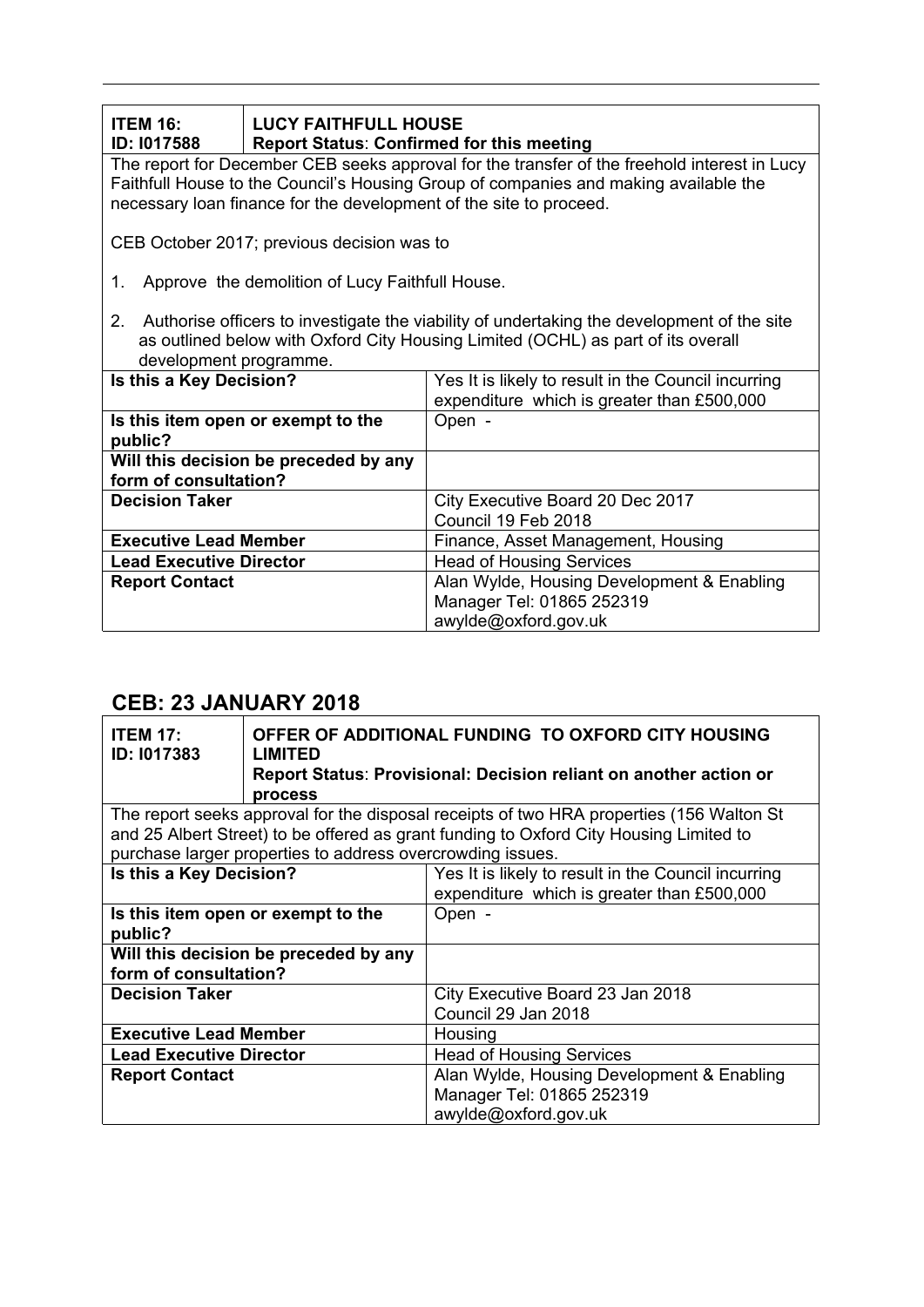| <b>ITEM 18:</b><br>ID: 1015077                                 | <b>SUSTAINABILITY STRATEGY 2017</b><br>Report Status: CEB: Provisional: Decision needs further<br>consideration or information<br>Council: Provisional: Decision needs further consideration or<br>information |                                                                                                                                                                                           |
|----------------------------------------------------------------|----------------------------------------------------------------------------------------------------------------------------------------------------------------------------------------------------------------|-------------------------------------------------------------------------------------------------------------------------------------------------------------------------------------------|
|                                                                |                                                                                                                                                                                                                | The report will provide the revised Oxford Sustainability Strategy, which will set out the<br>vision for Oxford's sustainable future and steps we are required to take to deliver it. The |
|                                                                |                                                                                                                                                                                                                | report will recommend approval of the draft strategy for public consultation.                                                                                                             |
| Is this a Key Decision?                                        |                                                                                                                                                                                                                | Yes It is significant in terms of its effect on<br>communities living or working in an area<br>comprising two or more wards                                                               |
| Is this item open or exempt to the<br>public?                  |                                                                                                                                                                                                                | Open -                                                                                                                                                                                    |
| Will this decision be preceded by any<br>form of consultation? |                                                                                                                                                                                                                | 6 weeks Online public consultation required                                                                                                                                               |
| <b>Decision Taker</b>                                          |                                                                                                                                                                                                                | City Executive Board 23 Jan 2018<br>Council 29 Jan 2018                                                                                                                                   |
| <b>Executive Lead Member</b>                                   |                                                                                                                                                                                                                | A Clean and Green Oxford                                                                                                                                                                  |
| <b>Lead Executive Director</b>                                 |                                                                                                                                                                                                                | <b>Executive Director for Sustainable City</b>                                                                                                                                            |
| <b>Report Contact</b>                                          |                                                                                                                                                                                                                | Mai Jarvis, Environmental Quality Team Manager<br>Tel: 01865 252403 mjarvis@oxford.gov.uk                                                                                                 |

| <b>ITEM 19:</b><br>ID: 1017408                                 | DRAFT HOUSING ASSISTANCE AND DISABLED ADAPTATIONS<br><b>POLICY 2018</b><br>Report Status: Provisional: Decision reliant on another action or<br>process |                                                                                                                                                                                                                                                                                                                                                                              |
|----------------------------------------------------------------|---------------------------------------------------------------------------------------------------------------------------------------------------------|------------------------------------------------------------------------------------------------------------------------------------------------------------------------------------------------------------------------------------------------------------------------------------------------------------------------------------------------------------------------------|
|                                                                |                                                                                                                                                         | The City Executive Board on 16 October 2017 resolved to approve the draft Housing<br>Assistance and Disabled Adaptation Policy for a City wide consultation.                                                                                                                                                                                                                 |
|                                                                | CEB is now asked to approve the policy post-consultation.                                                                                               |                                                                                                                                                                                                                                                                                                                                                                              |
| Is this a Key Decision?                                        |                                                                                                                                                         | Yes It is significant in terms of its effect on<br>communities living or working in an area<br>comprising two or more wards                                                                                                                                                                                                                                                  |
| public?                                                        | Is this item open or exempt to the                                                                                                                      | Open -                                                                                                                                                                                                                                                                                                                                                                       |
| Will this decision be preceded by any<br>form of consultation? |                                                                                                                                                         | Carry out a six week public consultation using an<br>online survey that identifies the areas of the draft<br>policy that can be consulted on. Publicise the<br>consultation online, through local press and<br>social media. Highlight the consultation to specific<br>groups with an interest in the document and with<br>access to disabled residents<br>and their carers. |
| <b>Decision Taker</b>                                          |                                                                                                                                                         | City Executive Board 16 Oct 2017<br>City Executive Board 23 Jan 2018                                                                                                                                                                                                                                                                                                         |
| <b>Executive Lead Member</b>                                   |                                                                                                                                                         | Housing                                                                                                                                                                                                                                                                                                                                                                      |
| <b>Lead Executive Director</b>                                 |                                                                                                                                                         | Head of Planning, Sustainable Development and<br><b>Regulatory Services</b>                                                                                                                                                                                                                                                                                                  |
| <b>Report Contact</b>                                          |                                                                                                                                                         | Ian Wright, Service Manager Environmental<br>Health iwright@oxford.gov.uk                                                                                                                                                                                                                                                                                                    |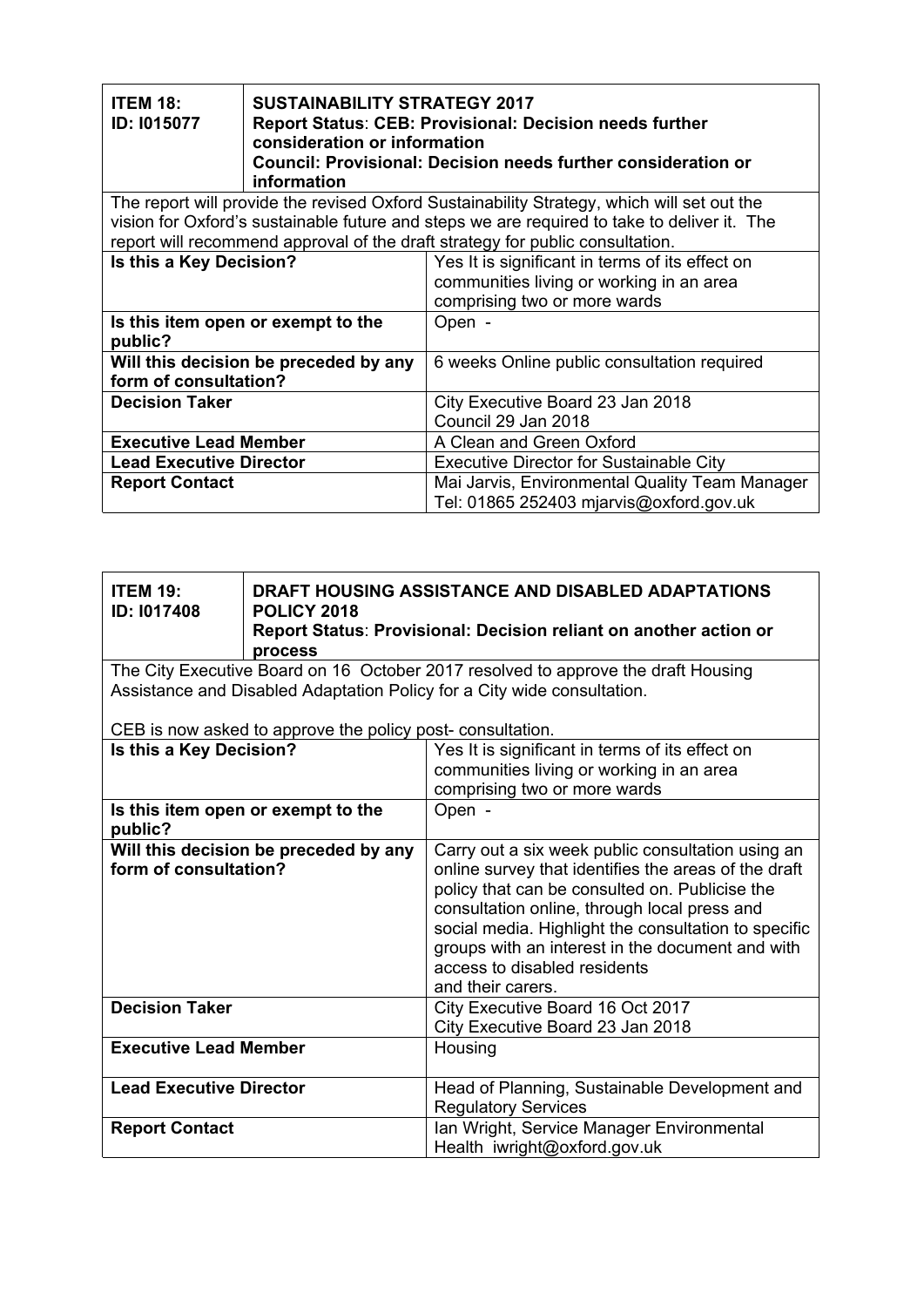| <b>ITEM 20:</b><br>ID: 1015539        | <b>CITY CENTRE STRATEGY</b><br>Report Status: Provisional: Decision needs further consideration or<br>information |                                                                                            |
|---------------------------------------|-------------------------------------------------------------------------------------------------------------------|--------------------------------------------------------------------------------------------|
|                                       | To approve the City Centre Strategy which aims to                                                                 |                                                                                            |
| direction of the city centre          |                                                                                                                   | •create and promote a strong investment proposition by informing the future role and       |
|                                       |                                                                                                                   | • facilitate ongoing dialogue with those involved in the management and future of the city |
| centre                                |                                                                                                                   |                                                                                            |
|                                       | • provide a framework for collaboration and action                                                                |                                                                                            |
|                                       | assist in the allocation of resources and prioritise actions                                                      |                                                                                            |
|                                       |                                                                                                                   |                                                                                            |
| Is this a Key Decision?               |                                                                                                                   | Not Key                                                                                    |
| Is this item open or exempt to the    |                                                                                                                   | Open -                                                                                     |
| public?                               |                                                                                                                   |                                                                                            |
| Will this decision be preceded by any |                                                                                                                   | None                                                                                       |
| form of consultation?                 |                                                                                                                   |                                                                                            |
| <b>Decision Taker</b>                 |                                                                                                                   | City Executive Board 23 Jan 2018                                                           |
| <b>Executive Lead Member</b>          |                                                                                                                   | Planning and Regulatory Services, Corporate                                                |
|                                       |                                                                                                                   | <b>Strategy and Economic Development</b>                                                   |
| <b>Lead Executive Director</b>        |                                                                                                                   | Interim Assistant Chief Executive Regeneration                                             |
|                                       |                                                                                                                   | and Economy                                                                                |
| <b>Report Contact</b>                 |                                                                                                                   | Fiona Piercy, Interim Assistant Chief Executive,                                           |
|                                       |                                                                                                                   | Regeneration and Economy Tel: 01865 252185                                                 |
|                                       |                                                                                                                   | fpiercy@oxford.gov.uk                                                                      |

| <b>ITEM 21:</b><br><b>ID: 1017236</b>                                                                      | <b>COMMUNITY INFRASTRUCTURE LEVY - PRELIMINARY DRAFT</b><br><b>CHARGING SCHEDULE</b><br><b>Report Status: Confirmed for this meeting</b> |                                                                                                                                                     |
|------------------------------------------------------------------------------------------------------------|------------------------------------------------------------------------------------------------------------------------------------------|-----------------------------------------------------------------------------------------------------------------------------------------------------|
| To approve the Community Infrastructure Levy (CIL) Preliminary Draft Charging Schedule<br>for consultation |                                                                                                                                          |                                                                                                                                                     |
| Is this a Key Decision?                                                                                    |                                                                                                                                          | Yes It is significant in terms of its effect on<br>communities living or working in an area<br>comprising two or more wards                         |
| Is this item open or exempt to the<br>public?                                                              |                                                                                                                                          | Open -                                                                                                                                              |
| Will this decision be preceded by any<br>form of consultation?                                             |                                                                                                                                          | Consultation after approval at CEB. Consultation<br>will be with stakeholders, particularly developers,<br>infrastructure providers and the public. |
| <b>Decision Taker</b>                                                                                      |                                                                                                                                          | City Executive Board 23 Jan 2018                                                                                                                    |
| <b>Executive Lead Member</b>                                                                               |                                                                                                                                          | <b>Planning and Regulatory Services</b>                                                                                                             |
| <b>Lead Executive Director</b>                                                                             |                                                                                                                                          | Head of Planning, Sustainable Development and<br><b>Regulatory Services</b>                                                                         |
| <b>Report Contact</b>                                                                                      |                                                                                                                                          | Laura Higgins, Planning and Regulatory Team<br>Leader Tel: 0186525 2173<br>lhiggins@oxford.gov.uk                                                   |

| <b>ITEM 22:</b><br>ID: 1017785                                                             | <b>OXFORD FLOOD ALLEVIATION SCHEME</b><br>Report Status: Provisional: Decision reliant on another action or<br><b>process</b> |  |
|--------------------------------------------------------------------------------------------|-------------------------------------------------------------------------------------------------------------------------------|--|
| To present for approval the proposed land disposals and discounts in relation to the       |                                                                                                                               |  |
| Council's £1,000,000 in-kind contributions from land disposal and compensation foregone to |                                                                                                                               |  |
| facilitate the Oxford Flood Alleviation Scheme.                                            |                                                                                                                               |  |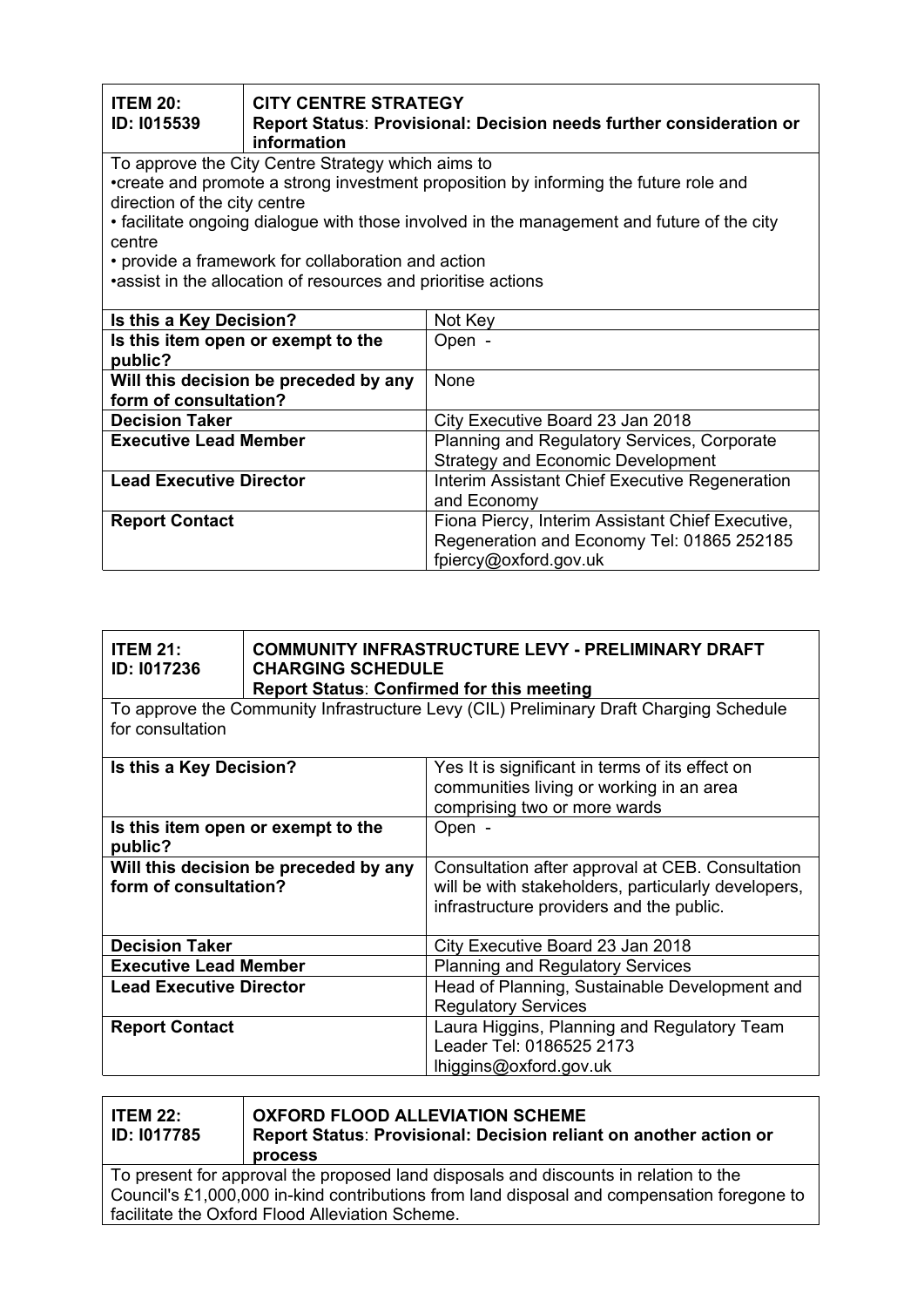| Is this a Key Decision?                       | Yes It is significant in terms of its effect on<br>communities living or working in an area<br>comprising two or more wards |
|-----------------------------------------------|-----------------------------------------------------------------------------------------------------------------------------|
| Is this item open or exempt to the<br>public? | Open -                                                                                                                      |
| Will this decision be preceded by any         | n/a                                                                                                                         |
| form of consultation?                         |                                                                                                                             |
| <b>Decision Taker</b>                         | City Executive Board 23 Jan 2018                                                                                            |
| <b>Executive Lead Member</b>                  | Corporate Strategy and Economic Development                                                                                 |
| <b>Lead Executive Director</b>                | <b>Executive Director for Sustainable City</b>                                                                              |
| <b>Report Contact</b>                         | Helen Vaughan-Evans, Project Manager                                                                                        |
|                                               | hvaughanevans@oxford.gov.uk                                                                                                 |

### **COUNCIL: 29 JANUARY 2018**

to include any reports from CEB

### **CEB: 13 FEBRUARY 2018**

| <b>ITEM 23:</b><br>ID: I016584 | <b>OXFORD CITY COUNCIL'S TENANCY STRATEGY &amp; POLICY</b><br><b>STATEMENT 2018</b><br>Report Status: Provisional: Awaiting further information, advice or<br>input. |                                                                                                                                                                                                                                                                                                                                                                                                                                                                                                                                                       |
|--------------------------------|----------------------------------------------------------------------------------------------------------------------------------------------------------------------|-------------------------------------------------------------------------------------------------------------------------------------------------------------------------------------------------------------------------------------------------------------------------------------------------------------------------------------------------------------------------------------------------------------------------------------------------------------------------------------------------------------------------------------------------------|
|                                |                                                                                                                                                                      | To request CEB approval to go out to public consultation on the draft Tenancy Strategy                                                                                                                                                                                                                                                                                                                                                                                                                                                                |
| Is this a Key Decision?        |                                                                                                                                                                      | Yes It is significant in terms of its effect on<br>communities living or working in an area<br>comprising two or more wards                                                                                                                                                                                                                                                                                                                                                                                                                           |
| public?                        | Is this item open or exempt to the                                                                                                                                   | Open -                                                                                                                                                                                                                                                                                                                                                                                                                                                                                                                                                |
| form of consultation?          | Will this decision be preceded by any                                                                                                                                | Some consultation with Registered Providers and<br>Stakeholders has taken place to inform the<br>drafting of the tenancy strategy. Further<br>consultation on the draft strategy will include<br>stakeholders, Registered Providers and the<br>Public and will run from February 2018 for a<br>period of not less than 4 weeks. Feedback<br>obtained from the consultation will inform<br>amendments to the draft strategy and the<br>amended report will be presented to CEB for<br>approval in approximately May 2018 and to<br>Council thereafter. |
| <b>Decision Taker</b>          |                                                                                                                                                                      | City Executive Board 13 Feb 2018<br>Council 19 Feb 2018                                                                                                                                                                                                                                                                                                                                                                                                                                                                                               |
| <b>Executive Lead Member</b>   |                                                                                                                                                                      | Housing                                                                                                                                                                                                                                                                                                                                                                                                                                                                                                                                               |
| <b>Lead Executive Director</b> |                                                                                                                                                                      | <b>Head of Housing Services</b>                                                                                                                                                                                                                                                                                                                                                                                                                                                                                                                       |
| <b>Report Contact</b>          |                                                                                                                                                                      | Frances Evans, Strategy & Service Development<br>Manager fevans@oxford.gov.uk                                                                                                                                                                                                                                                                                                                                                                                                                                                                         |

| <b>ITEM 24:</b><br><b>ID: 1017502</b>                                                             | <b>CHILDREN &amp; YOUNG PERSON STRATEGY 2018-2023</b><br><b>Report Status: Confirmed for this meeting</b> |                                                                                                                             |
|---------------------------------------------------------------------------------------------------|-----------------------------------------------------------------------------------------------------------|-----------------------------------------------------------------------------------------------------------------------------|
| This report requests CEB to agree the Children & Young Person Strategy for public<br>consultation |                                                                                                           |                                                                                                                             |
| Is this a Key Decision?                                                                           |                                                                                                           | Yes It is significant in terms of its effect on<br>communities living or working in an area<br>comprising two or more wards |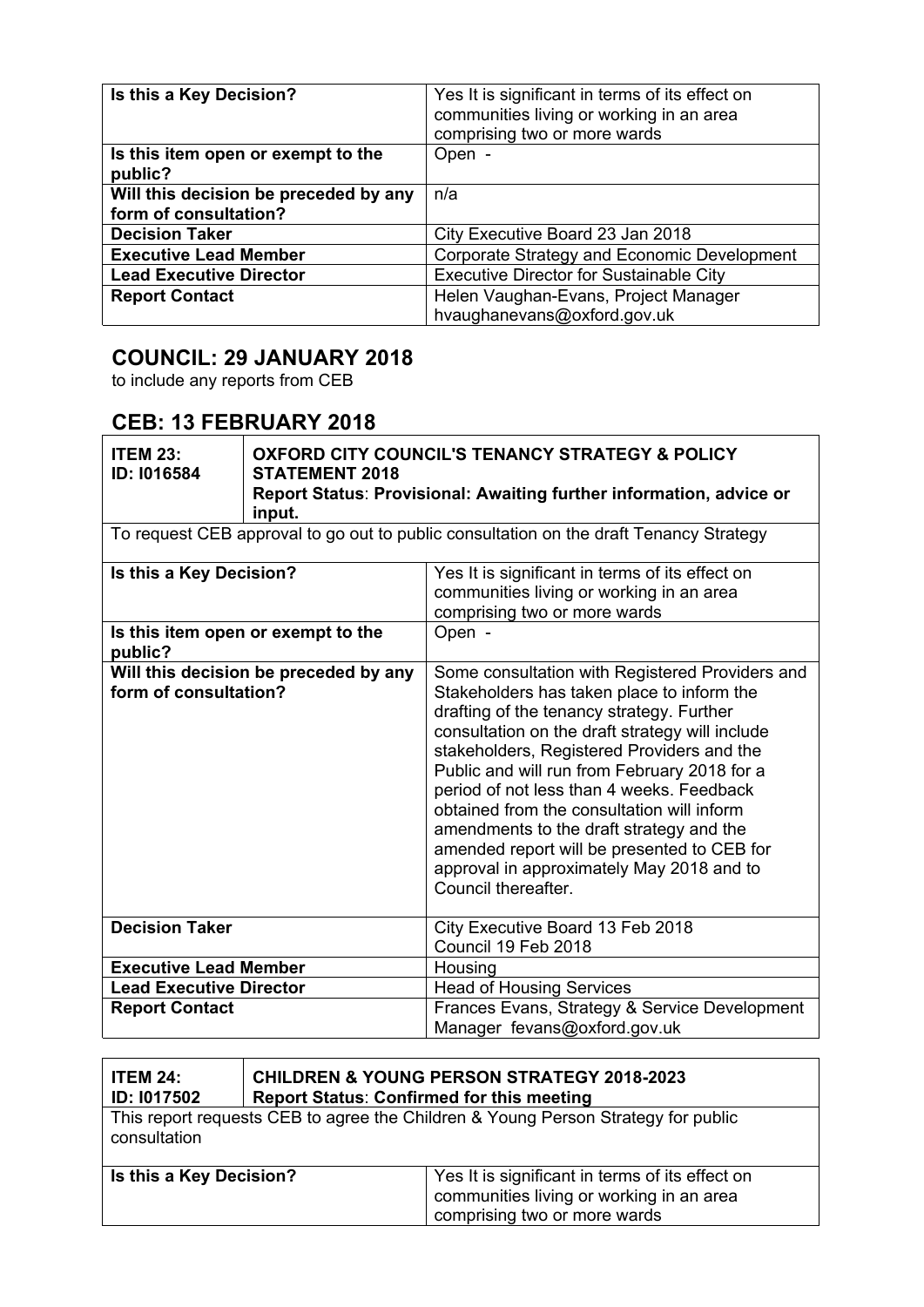| Is this item open or exempt to the<br>public?                  | Open -                                                                                                                                             |
|----------------------------------------------------------------|----------------------------------------------------------------------------------------------------------------------------------------------------|
| Will this decision be preceded by any<br>form of consultation? | This is a draft strategy for consultation. The<br>consultation will include a range of methods such<br>as focus groups and meetings with partners. |
| <b>Decision Taker</b>                                          | City Executive Board 13 Feb 2018                                                                                                                   |
| <b>Executive Lead Member</b>                                   | Young People, Schools and Public Health                                                                                                            |
| <b>Lead Executive Director</b>                                 | <b>Head of Community Services</b>                                                                                                                  |
| <b>Report Contact</b>                                          | Ian Brooke, Head of Community Services Tel:<br>01865 252705 ibrooke@oxford.gov.uk                                                                  |

| <b>ITEM 25:</b><br>ID: 1015952                                 | <b>UPDATE OF THE CORPORATE PLAN 2018</b><br>Report Status: Provisional: Awaiting further information, advice or<br>input. |                                                                   |
|----------------------------------------------------------------|---------------------------------------------------------------------------------------------------------------------------|-------------------------------------------------------------------|
|                                                                | Update report on the Corporate Plan                                                                                       |                                                                   |
| Is this a Key Decision?                                        |                                                                                                                           | Yes                                                               |
| Is this item open or exempt to the<br>public?                  |                                                                                                                           | Open -                                                            |
| Will this decision be preceded by any<br>form of consultation? |                                                                                                                           | <b>Public Consultation Dec-Feb</b>                                |
| <b>Decision Taker</b>                                          |                                                                                                                           | City Executive Board 13 Feb 2018                                  |
| <b>Executive Lead Member</b>                                   |                                                                                                                           | Corporate Strategy and Economic Development                       |
| <b>Lead Executive Director</b>                                 |                                                                                                                           | <b>Assistant Chief Executive</b>                                  |
| <b>Report Contact</b>                                          |                                                                                                                           | Caroline Green, Assistant Chief Executive<br>cgreen@oxford.gov.uk |

| <b>ITEM 26:</b><br>ID: I016225                                 | <b>TREASURY MANAGEMENT STRATEGY 2018/19</b><br><b>Report Status: Confirmed</b> |                                                                                                   |
|----------------------------------------------------------------|--------------------------------------------------------------------------------|---------------------------------------------------------------------------------------------------|
|                                                                |                                                                                | To present the Council's Treasury Management Strategy for 2018/19 together with the               |
|                                                                | Prudential Indicators for 2019/19 to 2020/21.                                  |                                                                                                   |
| Is this a Key Decision?                                        |                                                                                | Yes It is likely to result in the Council incurring<br>expenditure which is greater than £500,000 |
| Is this item open or exempt to the<br>public?                  |                                                                                | Open -                                                                                            |
| Will this decision be preceded by any<br>form of consultation? |                                                                                | None                                                                                              |
| <b>Decision Taker</b>                                          |                                                                                | City Executive Board 13 Feb 2018                                                                  |
| <b>Executive Lead Member</b>                                   |                                                                                | Finance, Asset Management                                                                         |
| <b>Lead Executive Director</b>                                 |                                                                                | <b>Head of Financial Services</b>                                                                 |
| <b>Report Contact</b>                                          |                                                                                | <b>Bill Lewis, Financial Accounting Manager Tel:</b><br>01865 252607 blewis@oxford.gov.uk         |

| <b>ITEM 27:</b>                          | <b>CAPITAL STRATEGY 2018/19</b>   |                                      |
|------------------------------------------|-----------------------------------|--------------------------------------|
| <b>ID: I016226</b>                       | <b>Report Status: Provisional</b> |                                      |
| To consider the Capital Strategy 2018/19 |                                   |                                      |
| Is this a Key Decision?<br>Yes           |                                   |                                      |
| Is this item open or exempt to the       |                                   | Open -                               |
| public?                                  |                                   |                                      |
| Will this decision be preceded by any    |                                   | None                                 |
| form of consultation?                    |                                   |                                      |
| <b>Decision Taker</b>                    |                                   | City Executive Board 13 Feb 2018     |
| <b>Executive Lead Member</b>             |                                   | Finance, Asset Management            |
| <b>Lead Executive Director</b>           |                                   | <b>Head of Financial Services</b>    |
| <b>Report Contact</b>                    |                                   | Anna Winship, Management Accountancy |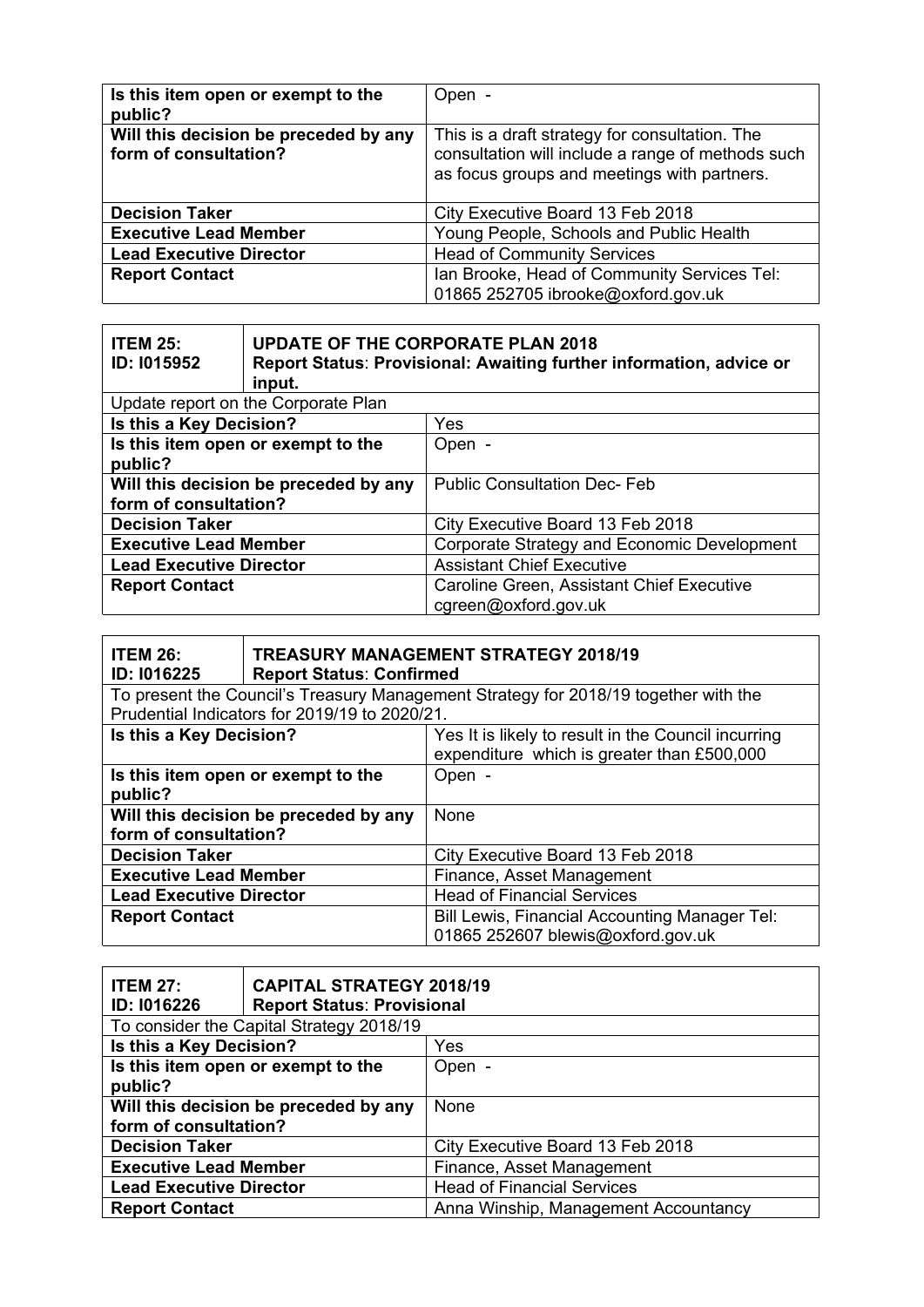| Manager Tel: 01865 252517 |
|---------------------------|
| awinship@oxford.gov.uk    |

| <b>ITEM 28:</b><br>ID: I016228                                 | <b>GRANT ALLOCATIONS TO COMMUNITY AND VOLUNTARY</b><br><b>ORGANISATIONS 2018/19</b><br><b>Report Status: Confirmed</b><br>This report is for the City Executive Board to make decisions on the allocation of grants to |  |
|----------------------------------------------------------------|------------------------------------------------------------------------------------------------------------------------------------------------------------------------------------------------------------------------|--|
| the community and voluntary organisations for 2018/2019.       |                                                                                                                                                                                                                        |  |
| Is this a Key Decision?                                        | Yes It is significant in terms of its effect on<br>communities living or working in an area<br>comprising two or more wards                                                                                            |  |
| Is this item open or exempt to the<br>public?                  | Open -                                                                                                                                                                                                                 |  |
| Will this decision be preceded by any<br>form of consultation? |                                                                                                                                                                                                                        |  |
| <b>Decision Taker</b>                                          | City Executive Board 13 Feb 2018                                                                                                                                                                                       |  |
| <b>Executive Lead Member</b>                                   | <b>Culture and Communities</b>                                                                                                                                                                                         |  |
| <b>Lead Executive Director</b>                                 | <b>Head of Community Services</b>                                                                                                                                                                                      |  |
| <b>Report Contact</b>                                          | Julia Tomkins, Grants & External Funding Officer<br>Tel: 01865252685 jtomkins@oxford.gov.uk                                                                                                                            |  |

## **BUDGET COUNCIL: 19 FEBRUARY 2018**

to include any reports from CEB

### **CEB: 20 MARCH 2018**

| <b>ITEM 29:</b><br>ID: 1017125                                                         | <b>ALLOCATION OF HOMELESSNESS PREVENTION FUNDS IN 2018/19</b><br><b>Report Status: Confirmed</b> |                                                                                          |
|----------------------------------------------------------------------------------------|--------------------------------------------------------------------------------------------------|------------------------------------------------------------------------------------------|
|                                                                                        |                                                                                                  | To agree the allocation of the homelessness prevention funds with the purpose of meeting |
|                                                                                        |                                                                                                  | the objectives of the homelessness strategy. Funding is recommended to services/projects |
|                                                                                        |                                                                                                  | working to prevent and/or tackle homelessness and rough sleeping.                        |
|                                                                                        |                                                                                                  |                                                                                          |
| Annual report listing the spend in 2017-2018 and proposals for 2018-2019 for approval. |                                                                                                  |                                                                                          |
| Is this a Key Decision?                                                                |                                                                                                  | Yes It is likely to result in the Council incurring                                      |
|                                                                                        |                                                                                                  | expenditure which is greater than £500,000                                               |
|                                                                                        | Is this item open or exempt to the                                                               | Open -                                                                                   |
| public?                                                                                |                                                                                                  |                                                                                          |
| Will this decision be preceded by any                                                  |                                                                                                  |                                                                                          |
| form of consultation?                                                                  |                                                                                                  |                                                                                          |
| <b>Decision Taker</b>                                                                  |                                                                                                  | City Executive Board 20 Mar 2018                                                         |
| <b>Executive Lead Member</b>                                                           |                                                                                                  | Housing                                                                                  |
| <b>Lead Executive Director</b>                                                         |                                                                                                  | <b>Head of Housing Services</b>                                                          |
| <b>Report Contact</b>                                                                  |                                                                                                  | Nerys Parry, Rough Sleeping and Single                                                   |
|                                                                                        |                                                                                                  | Homelessness Manager nparry@oxford.gov.uk                                                |
|                                                                                        |                                                                                                  |                                                                                          |

| <b>ITEM 30:</b><br><b>ID: 1015275</b>                                                                   | <b>EAST OXFORD COMMUNITY CENTRE - IMPROVEMENT SCHEME</b><br>Report Status: Provisional: Decision needs further consideration or<br>information |                                                                                                   |
|---------------------------------------------------------------------------------------------------------|------------------------------------------------------------------------------------------------------------------------------------------------|---------------------------------------------------------------------------------------------------|
| To present an improvement scheme for the East Oxford Community Centre following public<br>consultation. |                                                                                                                                                |                                                                                                   |
| Is this a Key Decision?                                                                                 |                                                                                                                                                | Yes It is likely to result in the Council incurring<br>expenditure which is greater than £500,000 |
| Is this item open or exempt to the<br>public?                                                           |                                                                                                                                                | Open -                                                                                            |
| Will this decision be preceded by any<br>form of consultation?                                          |                                                                                                                                                | <b>Public Consultation</b>                                                                        |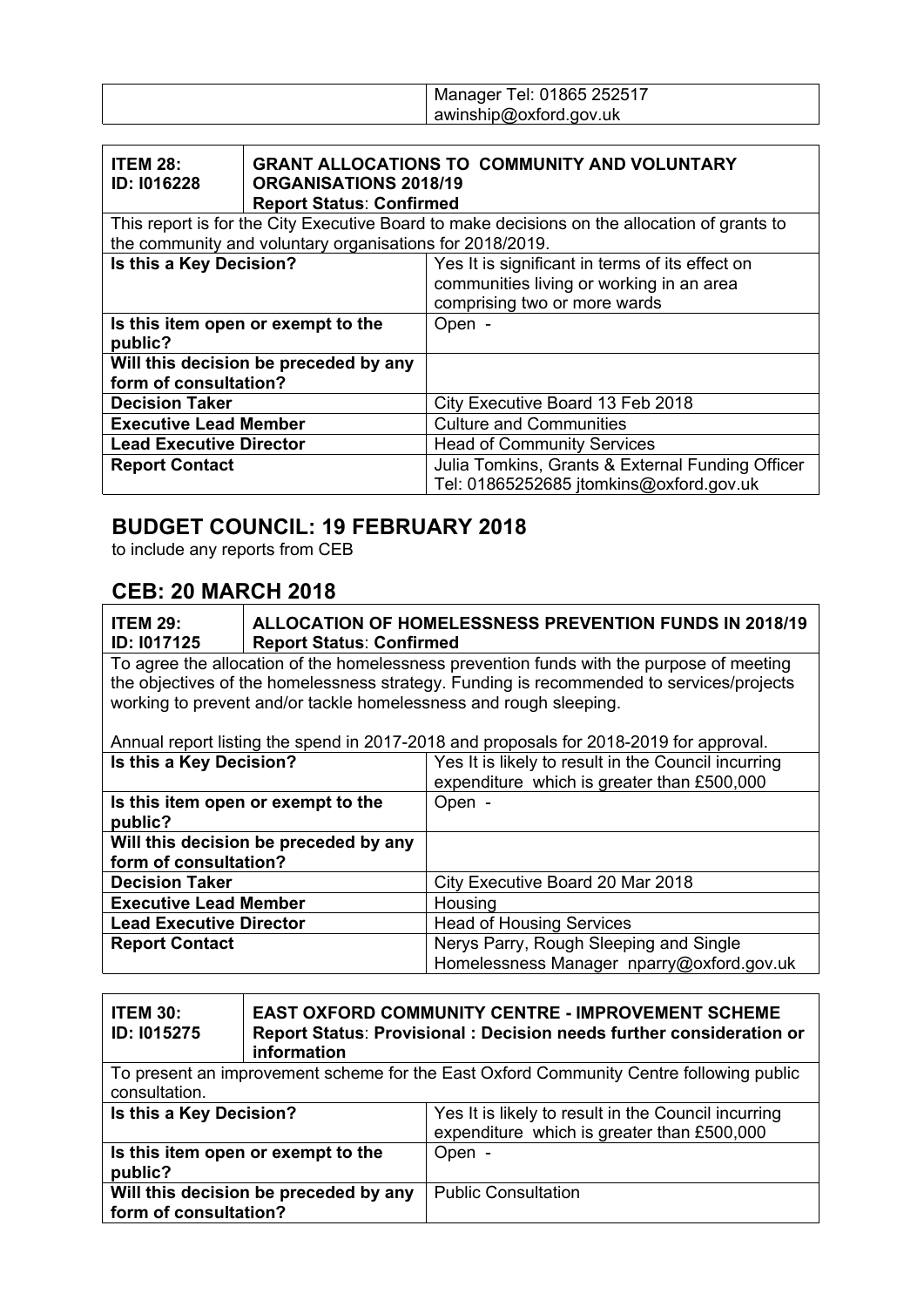| <b>Decision Taker</b>          | City Executive Board 20 Mar 2018                                                                          |
|--------------------------------|-----------------------------------------------------------------------------------------------------------|
|                                | Council 23 Apr 2018                                                                                       |
| <b>Executive Lead Member</b>   | <b>Culture and Communities</b>                                                                            |
| <b>Lead Executive Director</b> | <b>Executive Director for Sustainable City</b>                                                            |
| <b>Report Contact</b>          | Vicky Trietline, Development Project<br>Management Surveyor Tel: 01865 529881<br>vtrietline@oxford.gov.uk |

| <b>ITEM 31:</b><br>ID: 1016330                                             | <b>MUSEUM OF OXFORD HIDDEN HISTORIES PROJECT</b><br>Report Status: Provisional: Awaiting further information, advice or<br>input |                                                                                                   |
|----------------------------------------------------------------------------|----------------------------------------------------------------------------------------------------------------------------------|---------------------------------------------------------------------------------------------------|
| To seek project approval for the Museum of Oxford Hidden Histories Project |                                                                                                                                  |                                                                                                   |
| Is this a Key Decision?                                                    |                                                                                                                                  | Yes It is likely to result in the Council incurring<br>expenditure which is greater than £500,000 |
| Is this item open or exempt to the<br>public?                              |                                                                                                                                  | Open -                                                                                            |
| Will this decision be preceded by any<br>form of consultation?             |                                                                                                                                  | None                                                                                              |
| <b>Decision Taker</b>                                                      |                                                                                                                                  | City Executive Board 20 Mar 2018                                                                  |
| <b>Executive Lead Member</b>                                               |                                                                                                                                  | Corporate Strategy and Economic Development                                                       |
| <b>Lead Executive Director</b>                                             |                                                                                                                                  | <b>Head of Community Services</b>                                                                 |
| <b>Report Contact</b>                                                      |                                                                                                                                  | Helen Vaughan-Evans, Project Manager<br>hvaughanevans@oxford.gov.uk                               |

# **CEB: 17 APRIL 2018**

| <b>ITEM 32:</b><br>ID: 1016994        | <b>LOCAL LAND CHARGES - INCREASE IN FEES</b><br><b>Report Status: Confirmed</b> |                                                                                       |
|---------------------------------------|---------------------------------------------------------------------------------|---------------------------------------------------------------------------------------|
|                                       |                                                                                 | To amend the Council's Local Land Charges fees in the schedule of fees and charges so |
|                                       | they match the increased Oxfordshire County Council's fees.                     |                                                                                       |
| Is this a Key Decision?               |                                                                                 | Not Key                                                                               |
| Is this item open or exempt to the    |                                                                                 | Open -                                                                                |
| public?                               |                                                                                 |                                                                                       |
| Will this decision be preceded by any |                                                                                 |                                                                                       |
| form of consultation?                 |                                                                                 |                                                                                       |
| <b>Decision Taker</b>                 |                                                                                 | City Executive Board 17 Apr 2018                                                      |
| <b>Executive Lead Member</b>          |                                                                                 | Customer and Corporate Services, Finance,                                             |
|                                       |                                                                                 | <b>Asset Management</b>                                                               |
| <b>Lead Executive Director</b>        |                                                                                 | Head of Business Improvement                                                          |
| <b>Report Contact</b>                 |                                                                                 | Nick Gibb, Customer Service Applications                                              |
|                                       |                                                                                 | Manager ngibb@oxford.gov.uk                                                           |

### **COUNCIL : 23 APRIL 2018**

to include any reports from CEB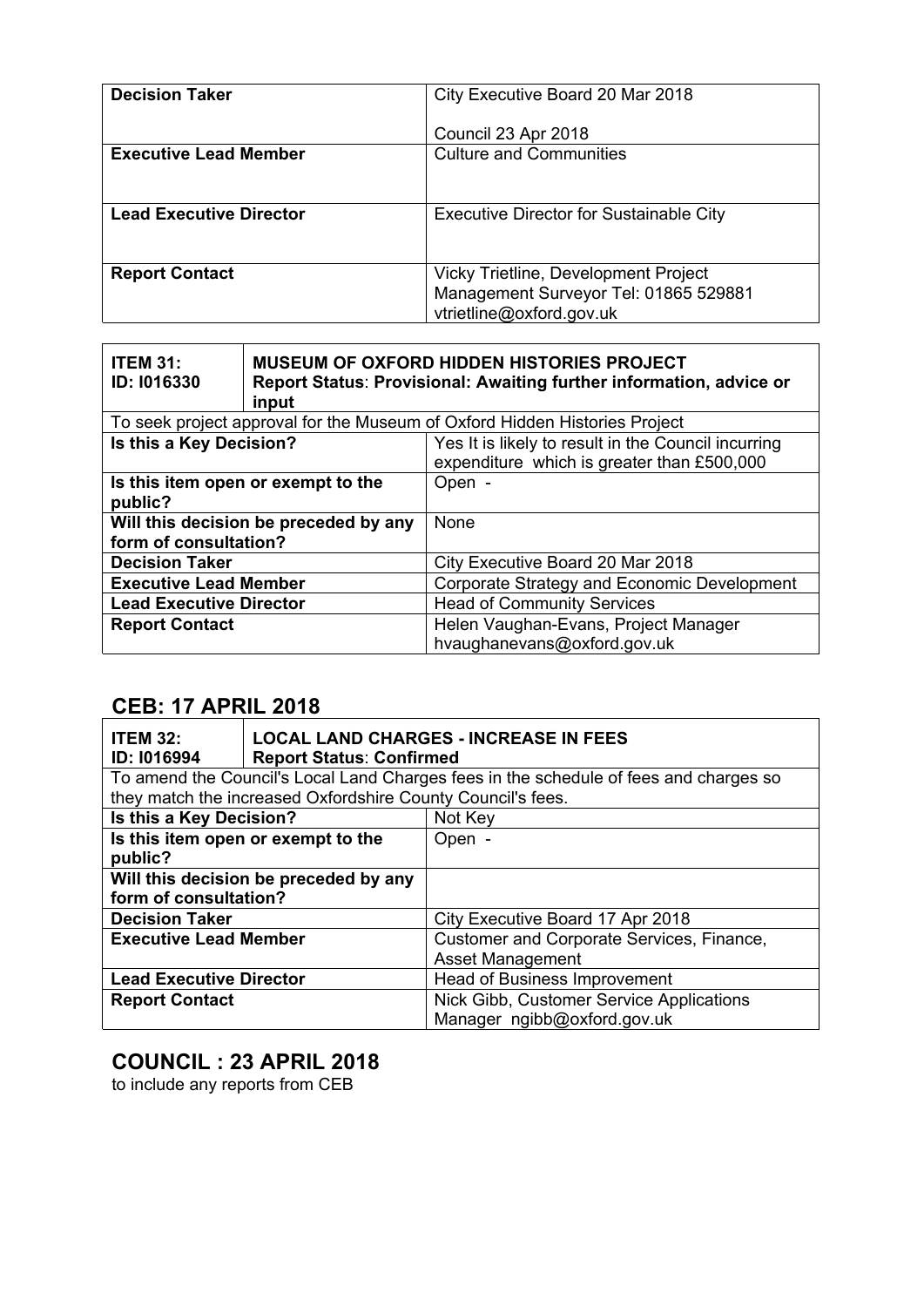# **ANNUAL COUNCIL: 15 MAY 2018**

| <b>ITEM 33:</b><br>ID: 1016990                                 | <b>APPOINTMENT TO COUNCIL COMMITTEES 2018/19</b> |                                                |
|----------------------------------------------------------------|--------------------------------------------------|------------------------------------------------|
|                                                                | <b>Report Status: Confirmed</b>                  |                                                |
| To appoint to Council Committees for the 2018/19 Council year. |                                                  |                                                |
|                                                                | Is this a Key Decision?<br>Not Key               |                                                |
| Is this item open or exempt to the                             |                                                  | Open -                                         |
| public?                                                        |                                                  |                                                |
|                                                                | Will this decision be preceded by any            |                                                |
| form of consultation?                                          |                                                  |                                                |
| <b>Decision Taker</b>                                          |                                                  | Council 15 May 2018                            |
| <b>Executive Lead Member</b>                                   |                                                  | Corporate Strategy and Economic Development    |
| <b>Lead Executive Director</b>                                 |                                                  | Acting Head of Law and Governance              |
| <b>Report Contact</b>                                          |                                                  | Catherine Phythian, Committee Services Officer |
|                                                                |                                                  | Tel: 01865252402 cphythian@oxford.gov.uk       |

#### **CEB: 22 MAY 2018**

| <b>ITEM 34:</b><br>ID: 1016991                | <b>FUSION LIFESTYLE'S 2018/19 ANNUAL SERVICE PLAN</b>  |                                                                                           |
|-----------------------------------------------|--------------------------------------------------------|-------------------------------------------------------------------------------------------|
|                                               | <b>Report Status: Confirmed</b>                        |                                                                                           |
|                                               |                                                        | To endorse Fusion Lifestyle's 2018/19 Annual Service Plan for the continuous development, |
|                                               | management and operation of leisure services in Oxford |                                                                                           |
| Is this a Key Decision?                       |                                                        | Yes It is significant in terms of its effect on                                           |
|                                               |                                                        | communities living or working in an area                                                  |
|                                               |                                                        | comprising two or more wards                                                              |
| Is this item open or exempt to the<br>public? |                                                        | Open -                                                                                    |
| Will this decision be preceded by any         |                                                        | None                                                                                      |
| form of consultation?                         |                                                        |                                                                                           |
| <b>Decision Taker</b>                         |                                                        | City Executive Board 22 May 2018                                                          |
| <b>Executive Lead Member</b>                  |                                                        | Leisure, Parks and Sport                                                                  |
| <b>Lead Executive Director</b>                |                                                        | <b>Head of Community Services</b>                                                         |
| <b>Report Contact</b>                         |                                                        | Lucy Cherry, Leisure and Performance Manager                                              |
|                                               |                                                        | Tel: 01865 252707 Icherry@oxford.gov.uk                                                   |

# **CEB: 19 JUNE 2018**

| <b>ITEM 35:</b><br>ID: I014947        | <b>DRAFT LOCAL PLAN</b><br>Report Status: Provisional: Awaiting further information, advice or<br>input. |                                                                                        |
|---------------------------------------|----------------------------------------------------------------------------------------------------------|----------------------------------------------------------------------------------------|
|                                       |                                                                                                          | To present the draft Local Plan following public consultation on the preferred option. |
| Is this a Key Decision?               |                                                                                                          | Yes It is significant in terms of its effect on                                        |
|                                       |                                                                                                          | communities living or working in an area                                               |
|                                       |                                                                                                          | comprising two or more wards                                                           |
| Is this item open or exempt to the    |                                                                                                          | Open -                                                                                 |
| public?                               |                                                                                                          |                                                                                        |
| Will this decision be preceded by any |                                                                                                          | <b>Public consultation</b>                                                             |
| form of consultation?                 |                                                                                                          |                                                                                        |
| <b>Decision Taker</b>                 |                                                                                                          | City Executive Board 19 Jun 2018                                                       |
| <b>Executive Lead Member</b>          |                                                                                                          | <b>Planning and Regulatory Services</b>                                                |
| <b>Lead Executive Director</b>        |                                                                                                          | Head of Planning, Sustainable Development and                                          |
|                                       |                                                                                                          | <b>Regulatory Services</b>                                                             |
| <b>Report Contact</b>                 |                                                                                                          | Sarah Harrison, Senior Planner Tel: 01865                                              |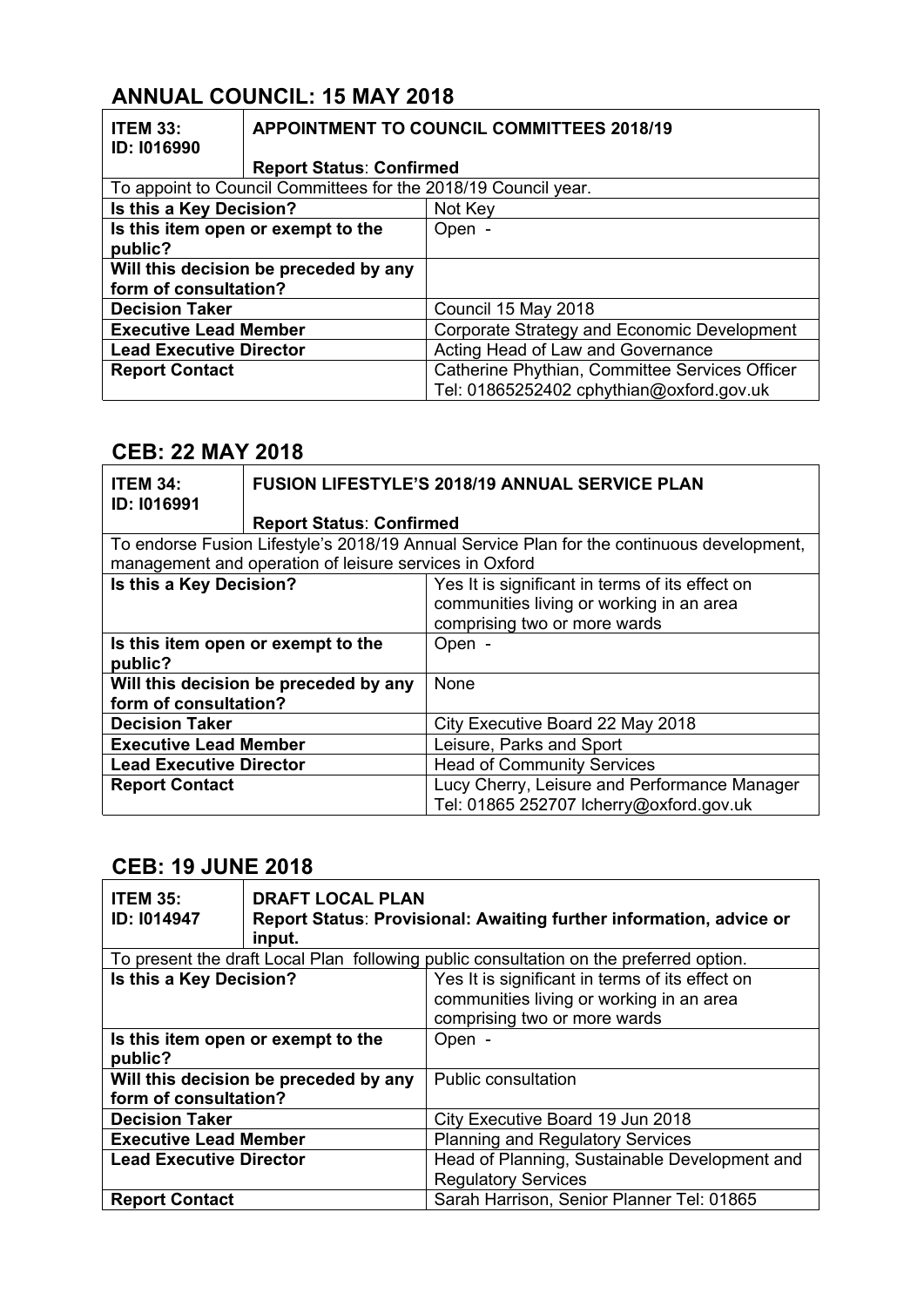|  |  |  | 252015 sbharrison@oxford.gov.uk |
|--|--|--|---------------------------------|
|--|--|--|---------------------------------|

| <b>ITEM 36:</b><br>ID: 1017365                                                                | <b>APPOINTMENT TO OUTSIDE BODIES 2018/19</b><br>Report Status: Provisional: Decision reliant on another action or |                                                |
|-----------------------------------------------------------------------------------------------|-------------------------------------------------------------------------------------------------------------------|------------------------------------------------|
| <b>process</b><br>To review and appoint council representatives to Outside bodies for 2018/19 |                                                                                                                   |                                                |
| Is this a Key Decision?                                                                       |                                                                                                                   | Not Key                                        |
| Is this item open or exempt to the                                                            |                                                                                                                   | Open -                                         |
| public?                                                                                       |                                                                                                                   |                                                |
| Will this decision be preceded by any                                                         |                                                                                                                   | With Councillors and Outside bodies            |
| form of consultation?                                                                         |                                                                                                                   | representatives.                               |
| <b>Decision Taker</b>                                                                         |                                                                                                                   | City Executive Board 19 Jun 2018               |
| <b>Executive Lead Member</b>                                                                  |                                                                                                                   | Corporate Strategy and Economic Development    |
| <b>Lead Executive Director</b>                                                                |                                                                                                                   | Acting Head of Law and Governance              |
| <b>Report Contact</b>                                                                         |                                                                                                                   | Catherine Phythian, Committee Services Officer |
|                                                                                               |                                                                                                                   | Tel: 01865252402 cphythian@oxford.gov.uk       |

| <b>ITEM 37:</b><br>ID: 1014681                                 | MONITORING GRANTS ALLOCATED TO COMMUNITY AND<br><b>VOLUNTARY ORGANISATIONS 2017/18</b><br><b>Report Status: Provisional</b> |                                                                                                                                                                                                  |
|----------------------------------------------------------------|-----------------------------------------------------------------------------------------------------------------------------|--------------------------------------------------------------------------------------------------------------------------------------------------------------------------------------------------|
|                                                                |                                                                                                                             | To monitor the reported achievements resulting from Community and Voluntary Grant                                                                                                                |
| allocations for 2017/18                                        |                                                                                                                             |                                                                                                                                                                                                  |
| Is this a Key Decision?                                        |                                                                                                                             | Not Key                                                                                                                                                                                          |
| Is this item open or exempt to the<br>public?                  |                                                                                                                             | Open -                                                                                                                                                                                           |
| Will this decision be preceded by any<br>form of consultation? |                                                                                                                             | None                                                                                                                                                                                             |
| <b>Decision Taker</b>                                          |                                                                                                                             | <b>Executive Director for Organisational</b><br>Development and Corporate Services August<br>2017<br>City Executive Board 19 Jun 2018                                                            |
| <b>Executive Lead Member</b>                                   |                                                                                                                             | Customer and Corporate Services, Culture and<br>Communities                                                                                                                                      |
| <b>Lead Executive Director</b>                                 |                                                                                                                             | <b>Executive Director for Organisational</b><br>Development and Corporate Services<br><b>Head of Community Services</b>                                                                          |
| <b>Report Contact</b>                                          |                                                                                                                             | Paul Wilding, Programme Manager Revenue &<br>Benefits Tel: 01865 252461<br>pwilding@oxford.gov.uk<br>Julia Tomkins, Grants & External Funding Officer<br>Tel: 01865252685 jtomkins@oxford.gov.uk |

### **CEB: 17 JULY 2018**

| <b>ITEM 38:</b><br><b>ID: 1017364</b>                          | <b>COUNCIL TAX REDUCTION SCHEME FOR 2019/20</b><br><b>Report Status:</b> |                                           |
|----------------------------------------------------------------|--------------------------------------------------------------------------|-------------------------------------------|
| To review the Council Tax Reduction Scheme                     |                                                                          |                                           |
| Is this a Key Decision?                                        |                                                                          | Yes                                       |
| Is this item open or exempt to the<br>public?                  |                                                                          | Open -                                    |
| Will this decision be preceded by any<br>form of consultation? |                                                                          | Maybe – depends if the scheme is changed. |